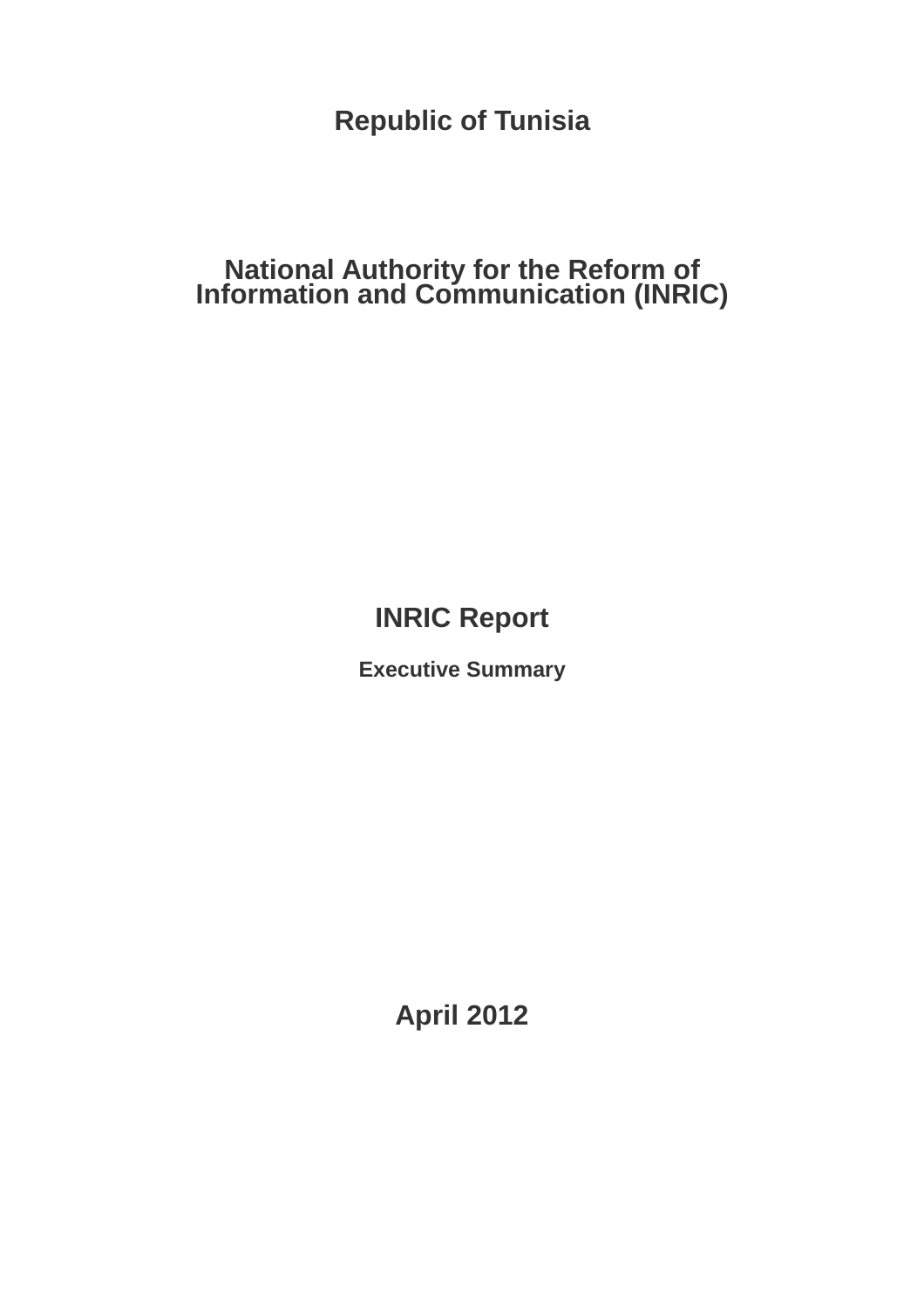This document is the summary of the general report of the National Authority for the Reform of Information and Communication (INRIC).

It's objective is to give an overview of the work accomplished by this body during the year (March 2011 – April 2012), in the framework of the mission with which it was tasked after the Revolution of 14<sup>th</sup> January 2011.

The INRIC report consists of a diagnostic of the state of the information and communication sector and recommendations to raise this sector to the height of the goals of the revolution and the expectations and aspirations of the Tunisian people.

This summary includes the full text of the introduction, the general conclusions and recommendations and a synthesis of the ten chapters of the report.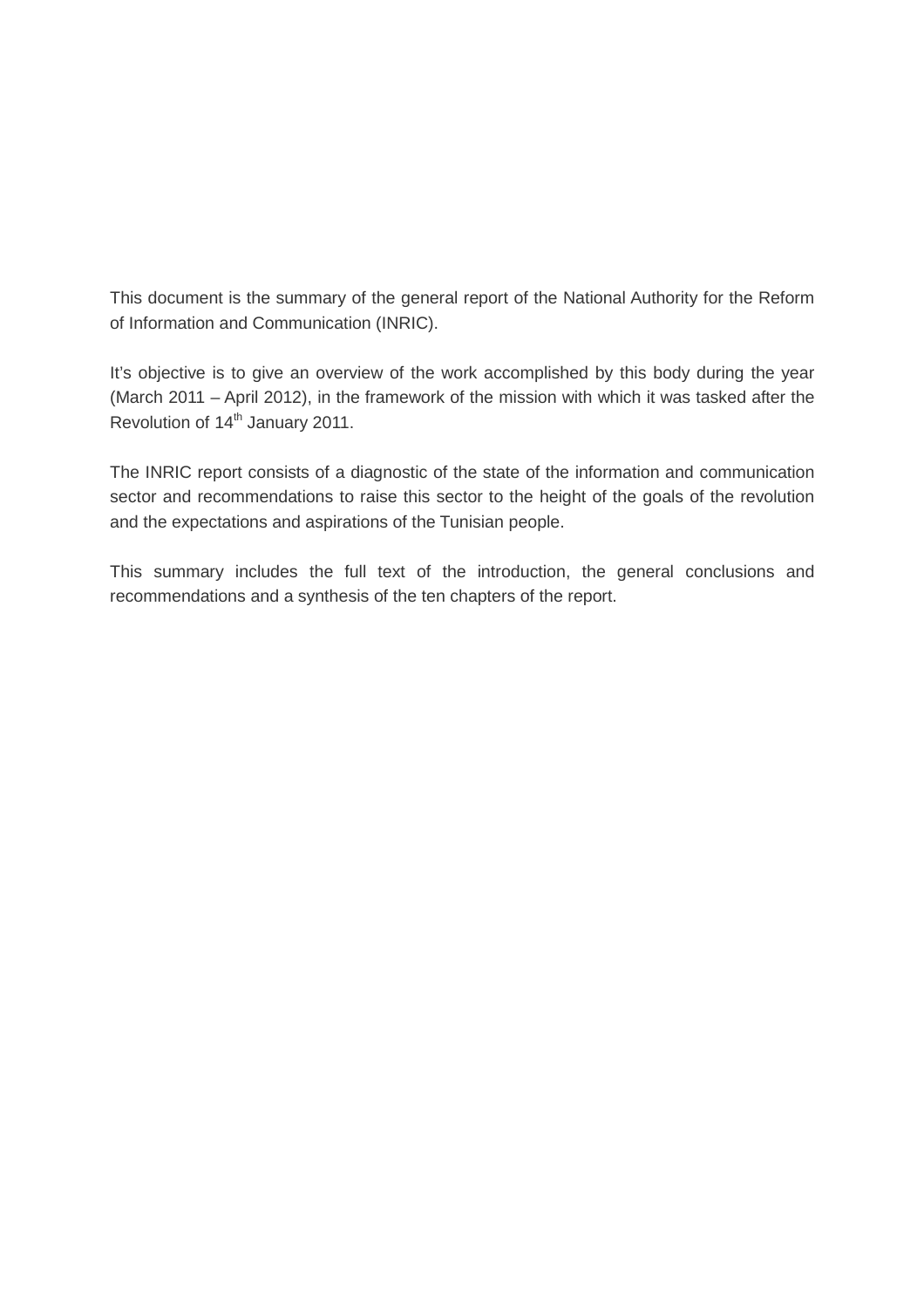# **Les membres de l'Instance Nationale pour la Réforme de l'Information et de la Communication (INRIC)**

### **Président : Kamel LABIDI**

Journalist, former consultant with CPJ and IFEX, former Coordinator of the Human Rights Education Programme for the MENA region of Amnesty International (AI)

**Membres :** 

## **Neji BGHOURI**

Journalist, former President of National Union of Tunisian Journalists (SNJT)

### **Radhia SAÏDI**

Journalist, Programme Coordinator for BBC in Tunis

### **Hichem SENOUSSI**

Journalist, consultant with the organisation "Article 19"

#### **Ridha KEFI**

Independent journaliste and Director of the electronic journal "KAPITALIS"

#### **Mohamed B'CHIR CHAKAKOU**

Journalist at Radio Monastir

#### **Fethi Harrath**

Former General Secretary and member of the General Union for Culture and Information (UGTT)

### **Larbi CHOUIKHA**

Professor at the Institute for Press and Information Sciences (IPSI)

#### **Kalthoum KANNOU**

Magistrate, President of the Association of Tunisian Magistrates (AMT)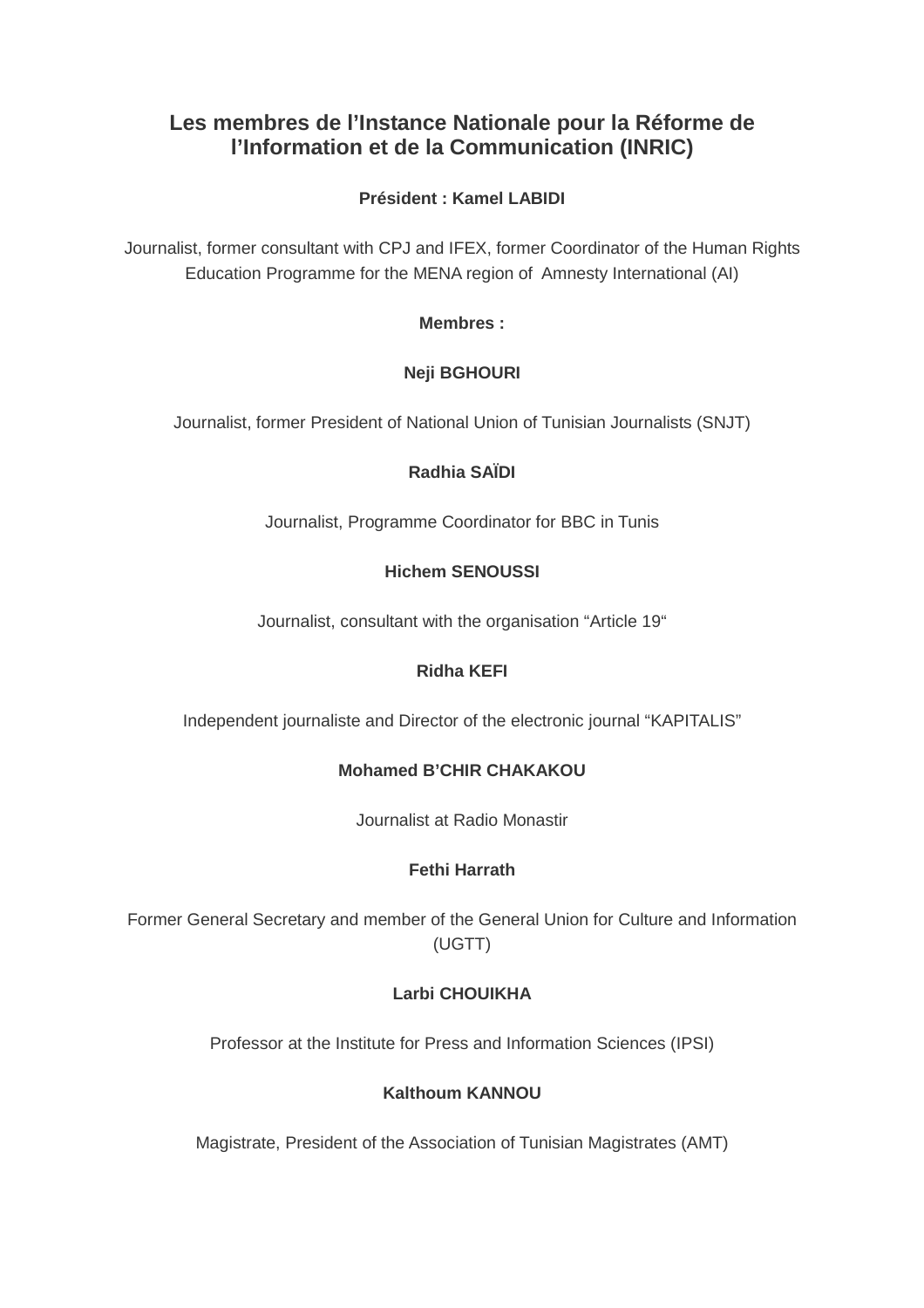# **Executive Summary**

### **Table of Contents**

## **Page**

| <b>I-</b> Co |  | 6  |
|--------------|--|----|
|              |  |    |
| $III -$      |  | 10 |
|              |  |    |
|              |  |    |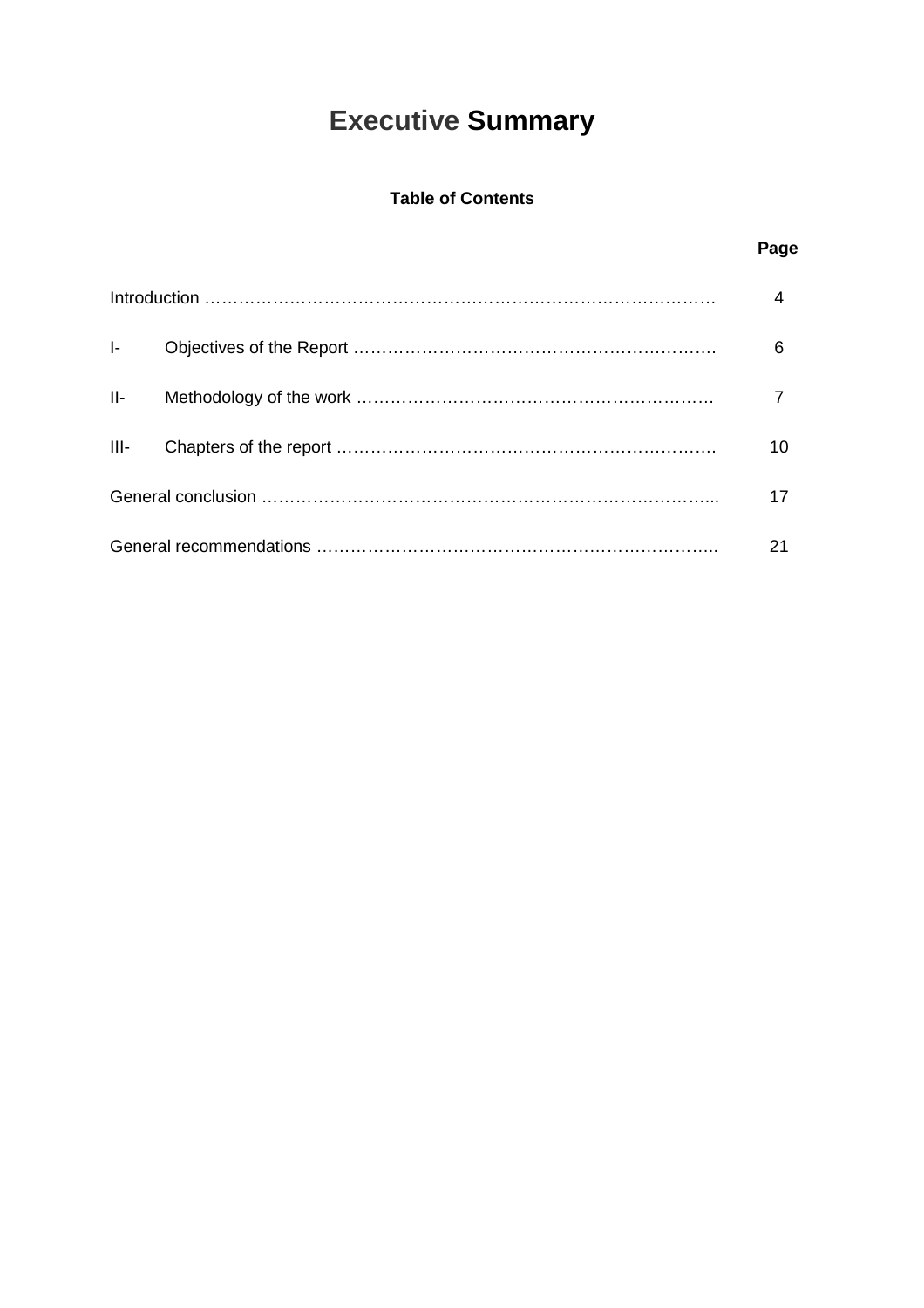# **Introduction**

After the flight of General Ben Ali on 14 January 2011, the Tunisian media landscape suddenly changed. It has been a radical upheaval that some observers have described as a "media shift" under the effect of an "an overdose of freedom".

The main reason behind this radical change is clearly the end of repression and its control mechanisms after the decision of the transition government to abolish the Ministry of Communication and to do away with what were previously considered "taboos" or "red lines".

TV channels, radio stations and newspapers have suddenly become political arenas, where political disputes are settled, including misinformation and, quite simply, defamation which represent a clear violation of the basic ethical rules of journalism.

This "media shift" reached its nadir when a young man intervened live on a national TV channel calling for the hanging of the interim Prime Minister Mohammed Ghannouchi.

Before these events, and since the early days of the revolution, voices rose calling for the creation of an independent body whose mission would be reform and regulation of the information and the communication sector in order to keep the media out of political disputes and avoid falling into populism and anarchy.

After a number of meetings and discussions, which started in February 2011 between the transition Prime Minister Mohammed Ghannouchi, independent journalists and civil society representatives reputed for their commitment to freedom of expression and defense of human rights, a Decree was issued on  $2^{nd}$  March 2011 to create a Higher Authority for Information and Communication Reform (INRIC) (Decree N° 10-2011 - dated 2 March 2011).

This authority was given consultative status as expressly requested by its President and Members who rejected from the beginning being part of an executive body that would replace the Ministry of Information and Communication

In accordance with the decree, INRIC was entrusted with the mission of assessing all the aspects of the communication sector and to submit propositions for reform that comply with international standards on freedom of expression and information.

INRIC has equally been entrusted with:

- Submitting recommendations to improve the output of information and communication enterprises in order to meet the objectives of the revolution and to ensure the right of the Tunisian people to an objective, free and plural information
- Proposing the necessary legislation to reach these objectives, namely by establishing a press, audiovisual and electronic regulation authority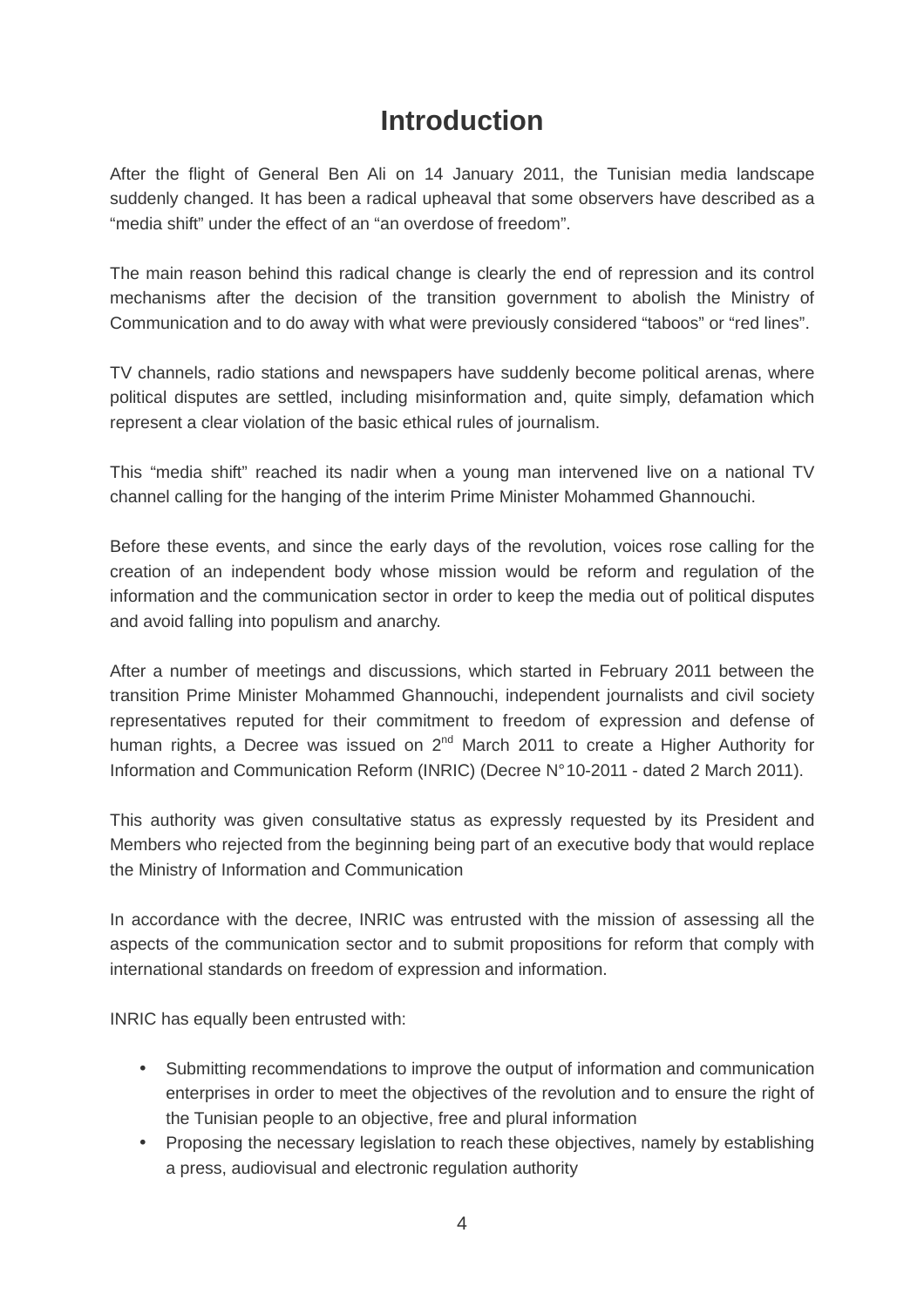- Submitting the results of the assessment and the proposed recommendations to the relevant authorities and the public
- Giving an opinion on applications for licenses to establish new media outlets pending the adoption of a specific legislation

The INRIC team is made up of independent journalists, a magistrate, an academic specialized in the audiovisual sector, the former President of the National Tunisian Journalists Union (SNJT), the former Secretary General of the Culture and Information Union which is affiliated to the General Workers Unions Federation (UGTT) and a blogger who withdrew from the committee because of an unfair defamation campaign carried out against her on social networks by a group of journalists.

The INRIC team has been supported by a group of volunteers made up of academics and journalists from print and electronic media, agencies, and the audiovisual sector.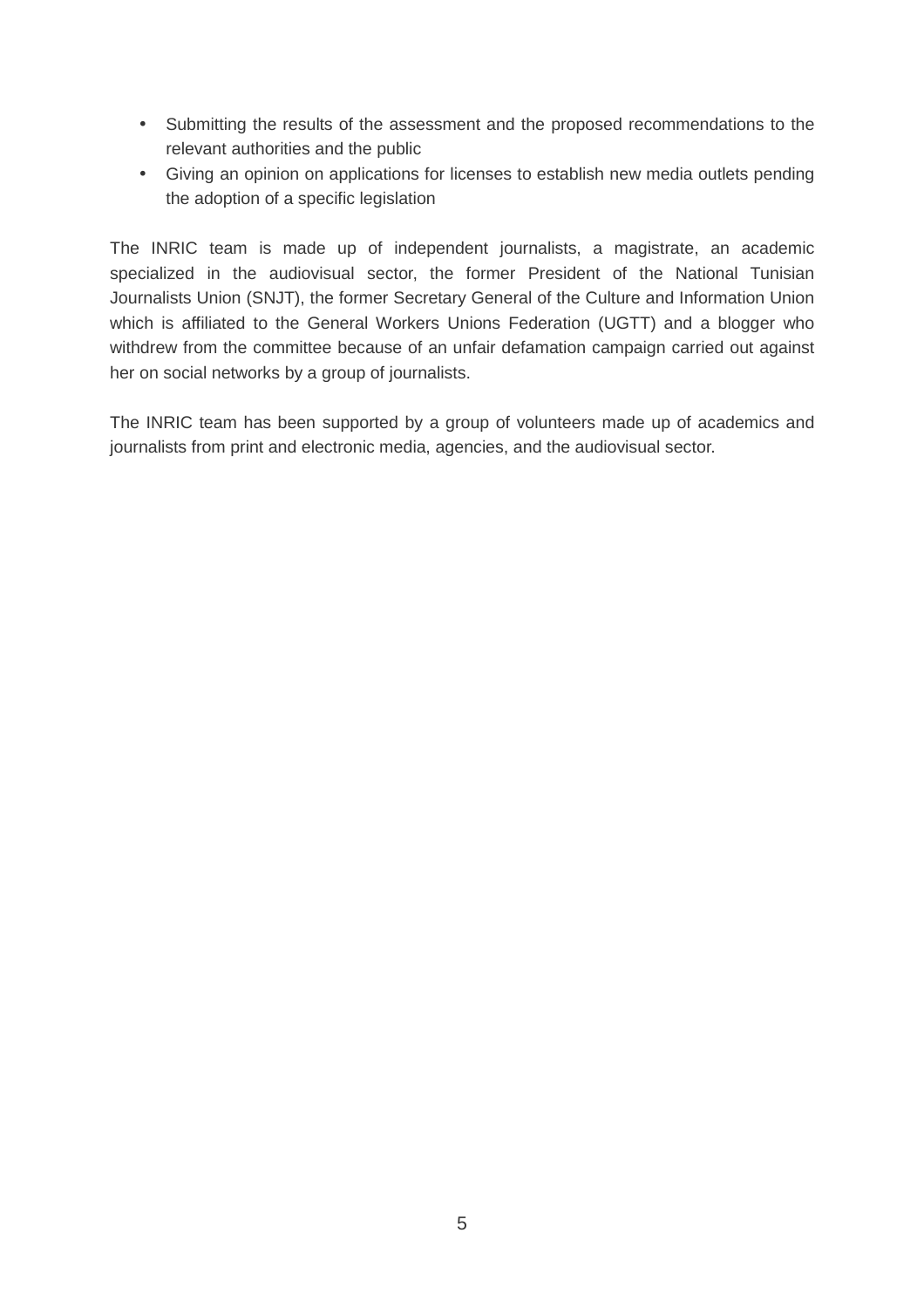# **I- Objectives of the Report**

This report aims essentially at providing a diagnosis of a media landscape characterized by the heavy impact of the former regime, a plurality of players and structures, the aspirations and will of media professionals and the public opinion to seize the precious opportunity provided by the 14th January 2011 Revolution to break with the past.

This report is equally an attempt to provide answers to the following questions: What are the consequences of two decades of dictatorship on the information and communication sector? What were the means used by Ben Ali's regime to impose its hegemony on the media? And how to reconstruct the sector on healthy and sound grounds?

To answer these questions, it was essential for INRIC to start with an accurate assessment of the situation and to collect as many documents as possible in order to have a reliable and credible data base. INRIC was faced with a number of challenges:

- The total absence of a legal and judicial framework capable of reorganizing the information and communication sector on the basis of transparency, equity and compliance with international freedom of expression standards.
- Maintenance of the same propaganda and manipulation system inherited from Ben Ali's regime even though some of these components sided with the Revolution without any self-criticism or showing any intention to acknowledge responsibilities
- A clear lack of professionalism among journalists because of a long period of inactivity, nepotism and client-oriented practices in the recruitment and promotion of professionals, and the repression of independent journalists
- A profound public opinion and professional' will to break with former practices
- A wait-and-see policy as well as hesitation on the side of the new government to answer these aspirations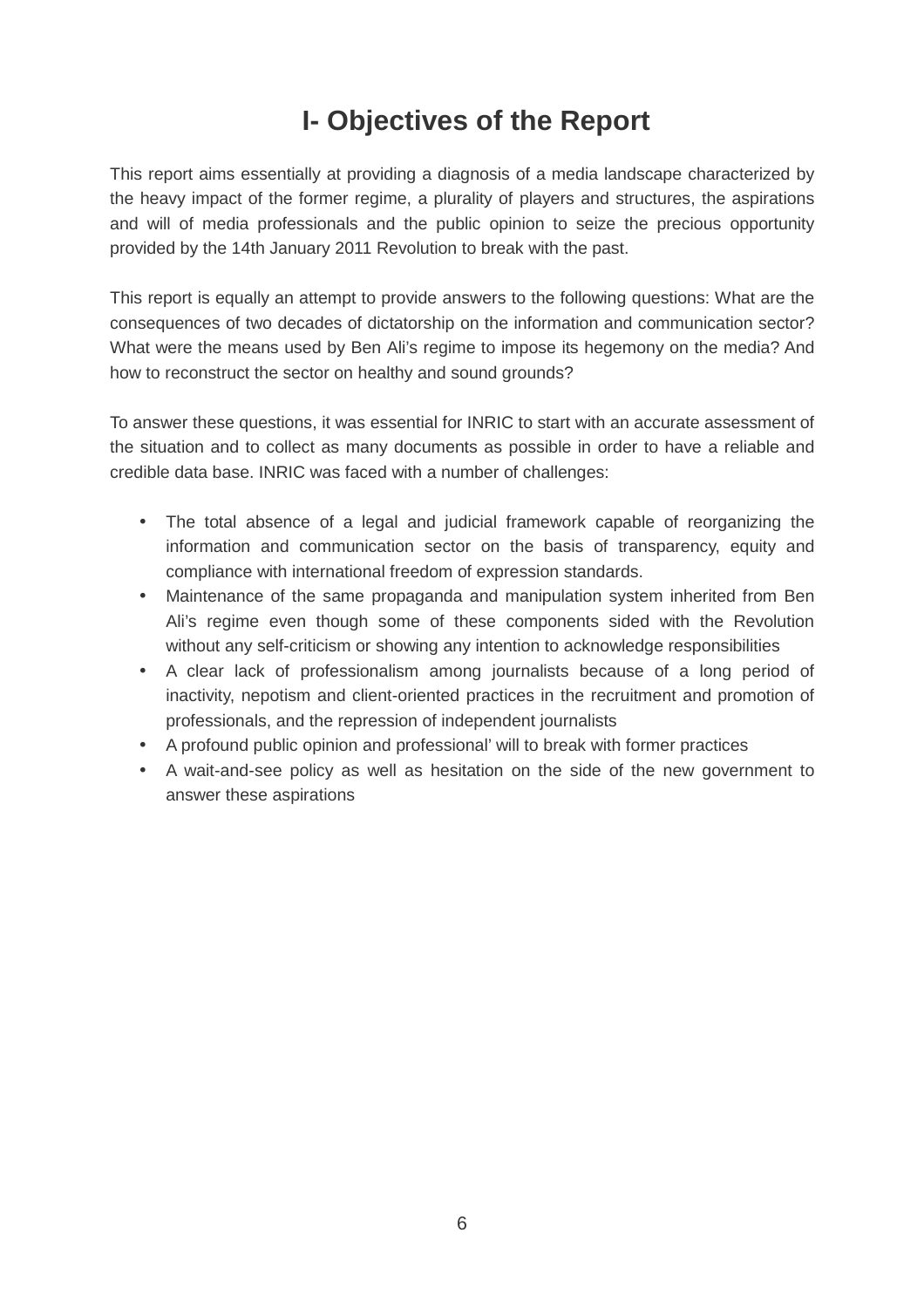# **II- Methodology of the work**

This INRIC report is the sum-total of collective work over one year which has taken place within workshops and field visits, and the observation and analysis of experiences of other democratic countries in reforming the information and communication sector

# **A Participative Approach**

INRIC has adopted a participative approach for all of the planned activities. It has opened the doors to active journalists from various public and private media outlets, managers of outlets, representatives of unions and all the influential players

INRIC invited speakers to talk about their proposals and suggestions in workshops, round table discussions and seminars as well as through electronic correspondence or fax, which has helped to establish an important base of documentation.

All these documents are published on its website (www.inric.tn).

# **INRIC Activities**

### **Workshops**

INRIC held a large number of workshops focused on various aspects of public and private media reform, the legislation in force in democratic countries, the legal framework for attribution of licenses for TV and radio channels, etc.

Representatives of media support bodies such as the National Frequency Agency (ANF); the National Broadcasting Bureau (ONT) as well as experts in law, and media management took part in the workshops.

#### **Meetings with Professionals**

INRIC held many meetings with specific categories of information and communication sector professionals; namely those in charge of newspapers established after 14 January 2011, foreign media correspondents in Tunisia, press attachés and people in charge of communication in the various ministries and public services.

#### **Field Visits**

INRIC members carried out field visits to discuss concerns and preoccupations of journalists and employees working for public media (TAP news agency, radio, TV), and regional radio stations (Sfax, Monastir, Tataouine, Kef).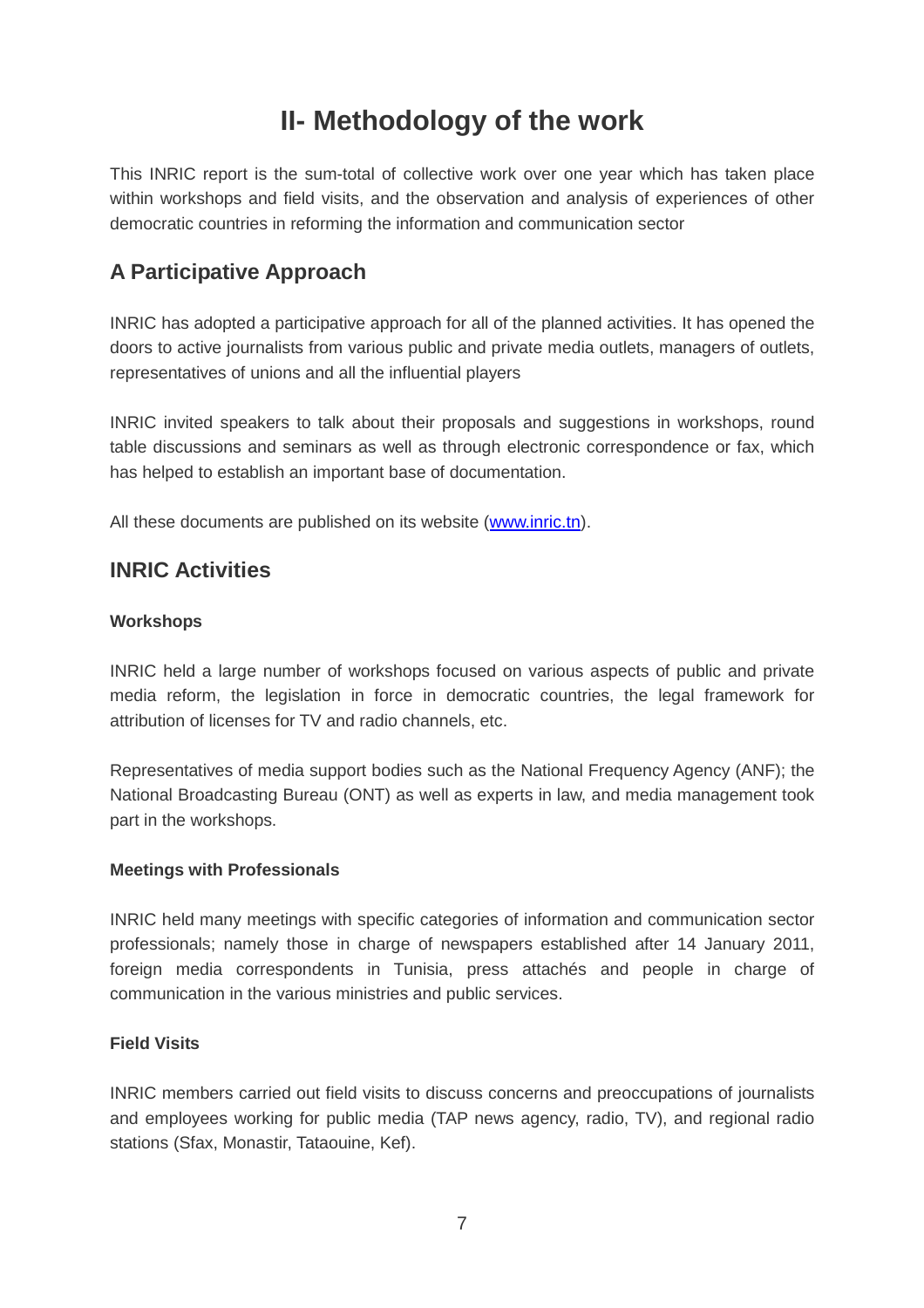INRIC has equally involved a large number of experts, academics and professionals in the audit and assessment sessions for the attribution of licenses for new TV and radio stations as well as debate on the new license specifications related to these new media.

#### **Experiences from abroad**

INRIC equally invited a large number of foreign specialists and experts to learn from their reform experiences such as Belgium, France, UK, East European countries and South Africa. These experiences focused essentially on structuring the audiovisual sector, monitoring the media during elections, and the establishment of regulation bodies.

Particular attention has been given to the pioneer experience of the BBC in implementation of the "public media" concept

In this respect, INRIC would like to express its warmest thanks and recognition to all the foreign organizations that provided valuable assistance and support to activities held namely Article 19, the Open Society Foundation (OSF), International Media Support (IMS), the BBC, Reporters Sans Frontières (RSF), the CSA Belgium, the CSA France, the group of observers on freedom of expression in Tunisia (IFEX-TMG), the World Association of Community Radio Broadcasters (AMARC), the International Francophone Organization (OIF), the European Broadcasting Union (EBU), the Barcelona International Study and Documentation Center (CIDOB) and UNESCO.

INRIC equally wishes to thank the national institutions and corporations that provided support for the accomplishment of this mission namely the Information and Communication Sciences Institute (IPSI) and the African Centre for Training of Journalists (CAPJC).

INRIC has equally been interested in the experience of countries with similar contexts such as the Czech Republic, Poland and South Africa. INRIC held meetings with a large number of public media officials and academics from these countries who shared their experiences and views on the necessary political and administrative means and mechanisms to ensure the success of democratic transition at the level of the information and communication sector.

The INRIC team has equally used various techniques to collect as much documentation as possible on information and communication reform from various parts of the world and learned from a number of reports by specialized Tunisian and foreign professional authorities.

#### **Drafting the Report**

In drafting the report, INRIC adopted the same participative approach. It involved a large number of experts and specialists from Tunisia and abroad, namely from those who have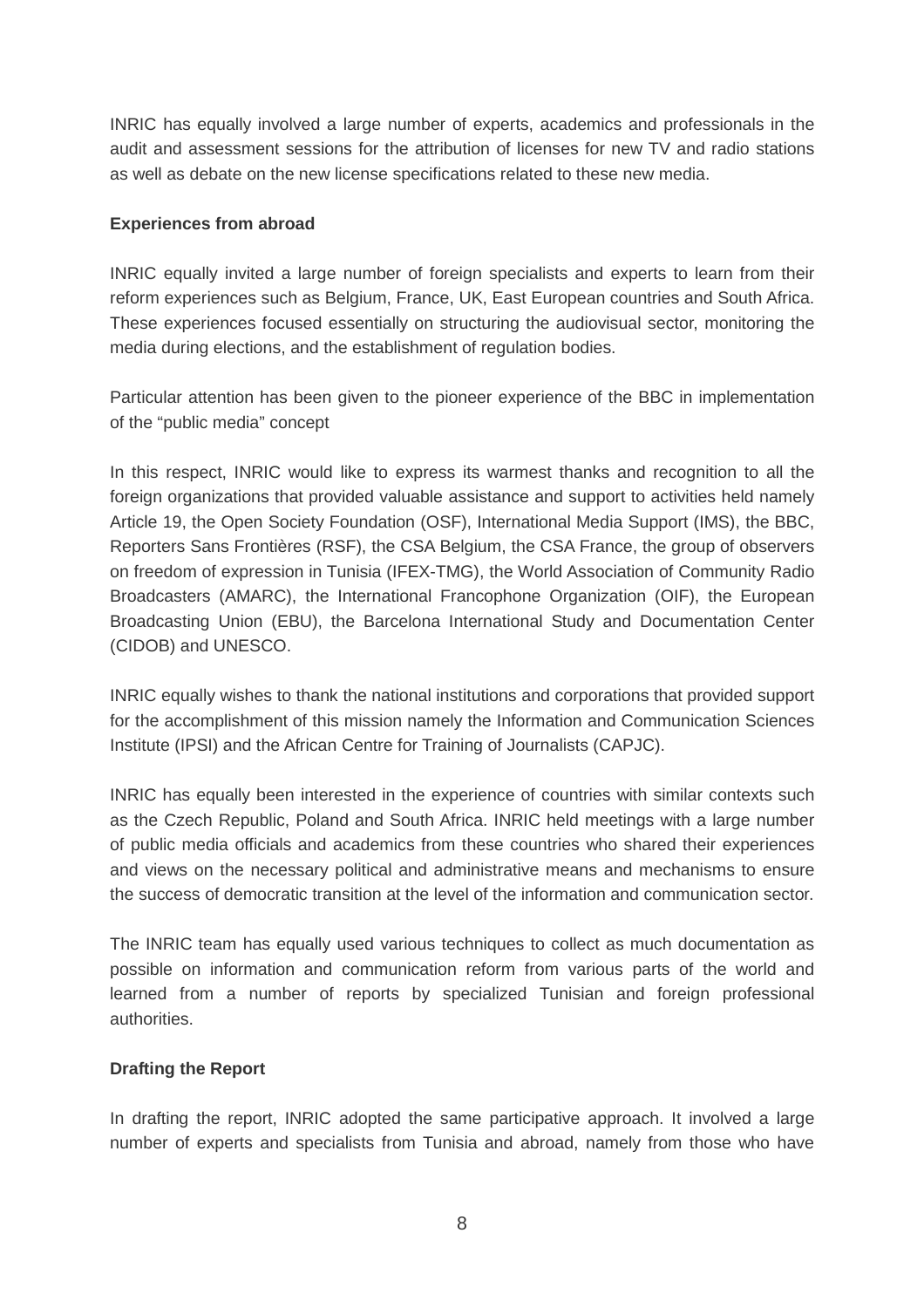been recognized for their commitment to defending freedom of expression and human rights in general under the former regime.

Article 19, the World Association of Community Radio Broadcasters and the IFEX Tunisia Monitoring Group, a network of more than twenty freedom of expression and human rights NGOs, were among the international organizations who actively supported INRIC.

It is also important to note that INRIC met a number of problems to obtain accurate information related essentially to financial aspects of public companies. This is the case with the archives of the Tunisian Foreign Communication Agency (ATCE) which remain inaccessible to INRIC despite efforts deployed relentlessly. Some private media equally rejected to collaborate with INRIC and submit requested documents and information.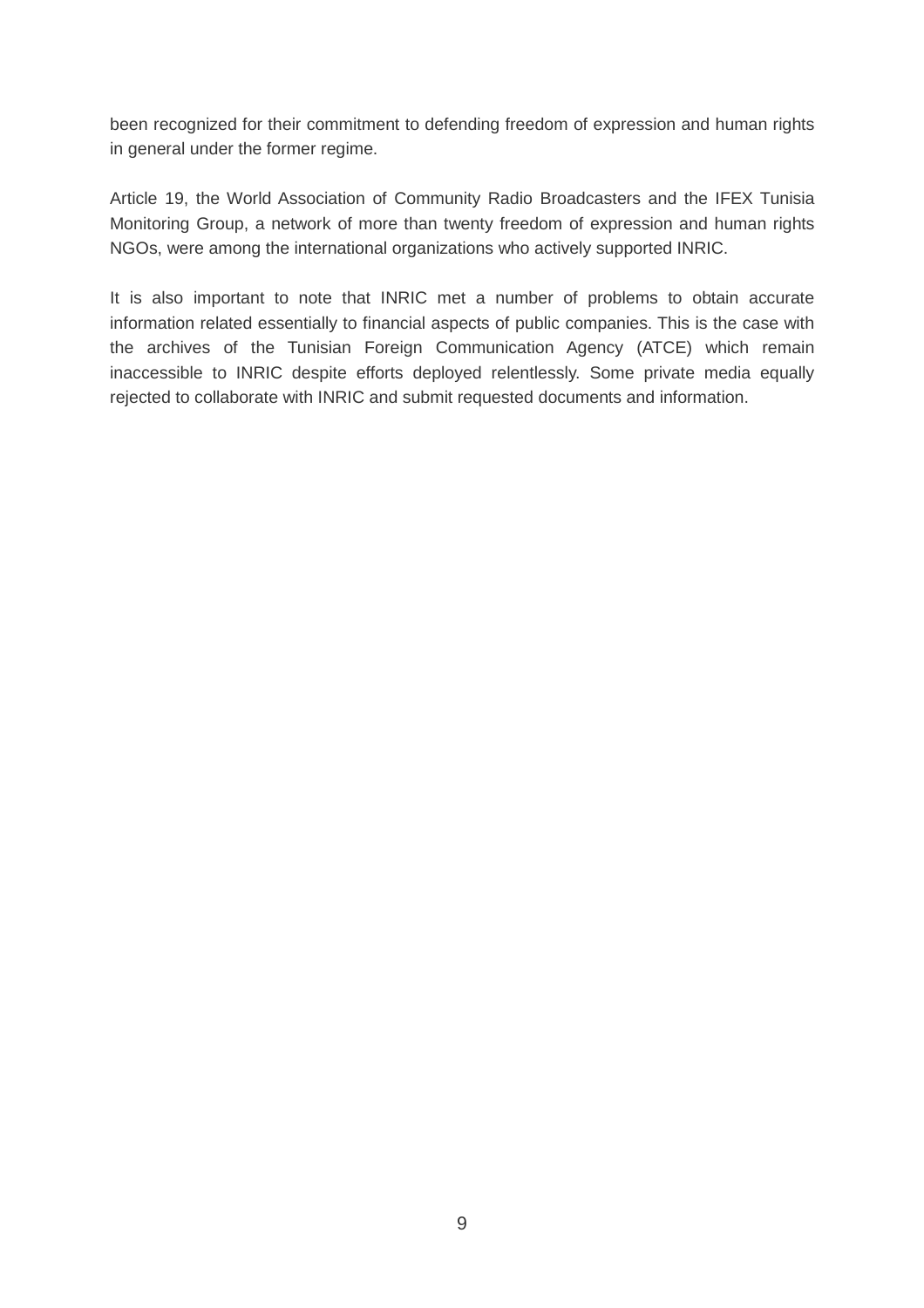# **III- Chapters of the Report**

This report contains ten chapters:

- The New Information Sector's Legal Framework
- The Print and Electronic Media
- Tunis Afrique Press Agency (TAP)
- The Audiovisual Sector,
- Regional Information
- Governmental Communication
- Advertizing
- Training
- Public Bodies and Professional Organizations
- Monitoring the Media

The report's **first chapter** reviews the different information and communication laws in Tunisia (print and audiovisual media) from the French colonial period until now.

The chapter begins with a detailed historical exposition of these laws. It reviews the Decree dated 06 August 1936 issued under colonial rule and the subsequent laws after independence namely: Decree dated 9 February 1956, Decree dated 7 November 1957, Decree dated 10 August 1957 and Decree dated 30 August 1960.

The chapter concludes that legislation in the 1930s were paradoxically more liberal than those adopted after independence.

The report focuses at length on the 28 April 1975 Press Code (Law N°32-1975) which was amended many times after that date (1988, 1993, 2001, 2006).

It shows that despite the multiple amendments, which were expected to ensure freedom of expression and opening the media landscape in Tunisia, the 1975 Press Code remained excessively repressive because of the numerous penalties limiting freedom and the excessive powers given to the Ministry of Internal Affairs namely those related to the attribution of authorizations and the control of the press.

The report subsequently provides details on the laws adopted after the 14th January revolution as an initiative or in collaboration with INRIC.

They are the Decree N°41-2011 dated 26 May 2011 rel ated to access to administrative and public bodies' documents, Decree N°115-2011 dated 2 November 2011 on the freedom of the press, printing and publishing as well as Decree N°116-2011 dated 2 November 2011 related to freedom of audiovisual communication and the establishment of an independent audiovisual communication authority (HAICA).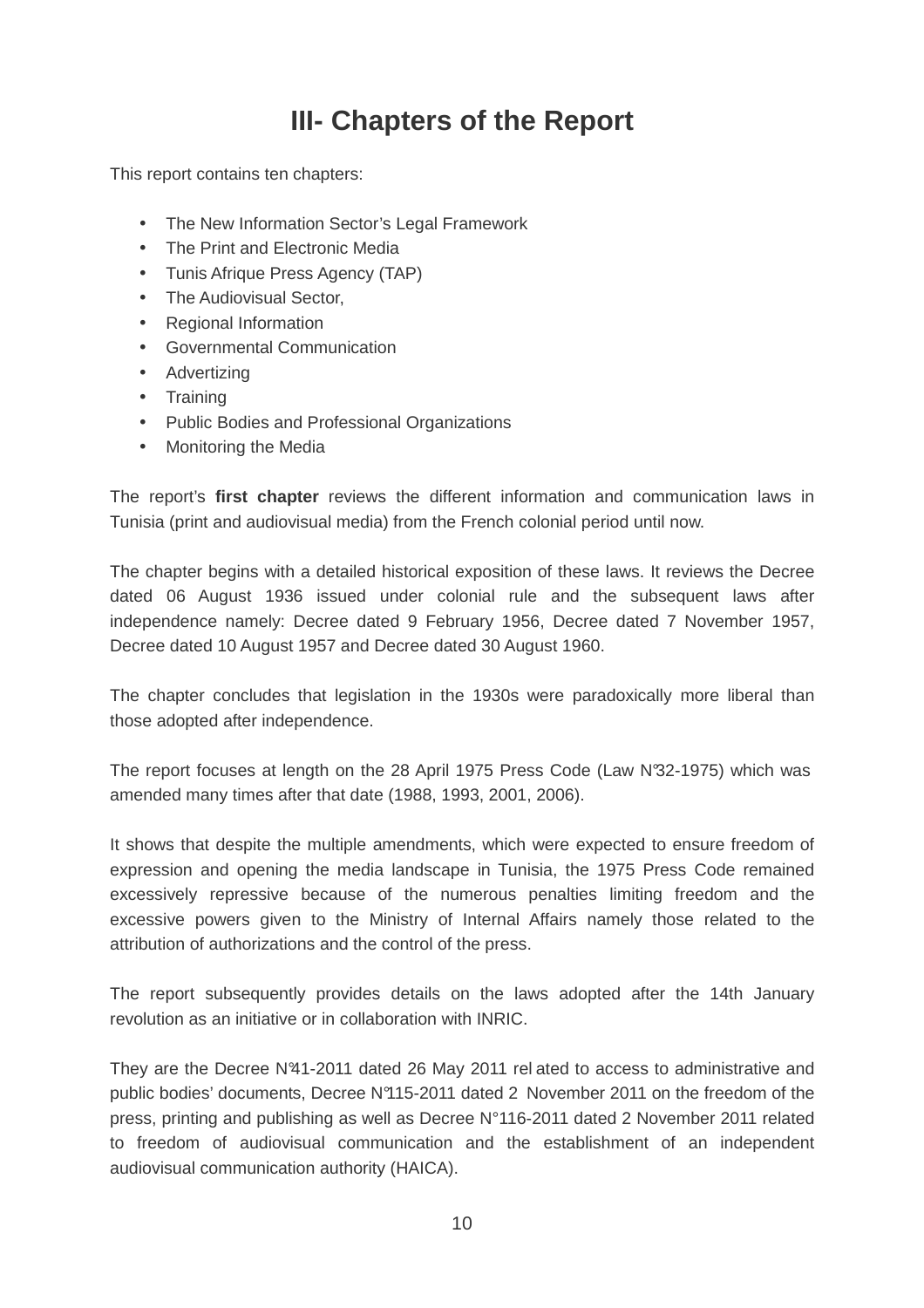As far as the first law is concerned, (Decree N°41) , the report stresses the pioneering dimension of the new legislation, the first of its type in Tunisia and in the Arab world (Jordan has a similar legislation but it is more restrictive).

However, the reports expresses regrets about the few exceptions in the law, namely the right attributed to a public service official to reject the submission of documents classified "confidential".

Next the report analyzes the innovations contained in the Decree N°115-2011 on the freedom of the press, printing and publishing.

In that respect the report refers to the advantages provided by this new legislation to the benefit of journalists (clear and explicit definition of the conditions for the practice of the profession, the protection of sources and against aggressions, the suppression of punishments that may restrict freedom and a minimum quota of permanent journalists in media outlets, etc.)

The report equally cites the many safeguards ensuring plurality of opinions and transparency at the level of financing and management of press companies.

As far as Decree N°116-2001 on audiovisual communic ation is concerned, which is equally a new issue in the Tunisian media landscape; the report dwells essentially on the articles related to the structure, attributions and operation of the Independent Audiovisual Communication Authority (HAICA).

The report also reviews the context in which the new laws were drafted stressing their compliance with international freedom of expression standards, and the opposition and hostility with which they were met by some interest and lobbying groups that saw the new laws as a threat to their privileges acquired under Ben Ali's regime.

As far as the audiovisual sector is concerned, the report stresses the absence of a global and transparent law, the incoherence and scattered aspect of the few available laws as well as the opaque and arbitrary nature that characterized the attribution of licenses for private media outlets under Ben Ali's regime.

The first part of **Chapter Two** reviews the major historical phases of the printed press in Tunisia since independence until today, the various types of press (public press, private press, partisan press) and the difficulties encountered by journalists and patrons in financing, printing and distribution

This chapter deals also with the legislation on the print press, its economy and self-regulation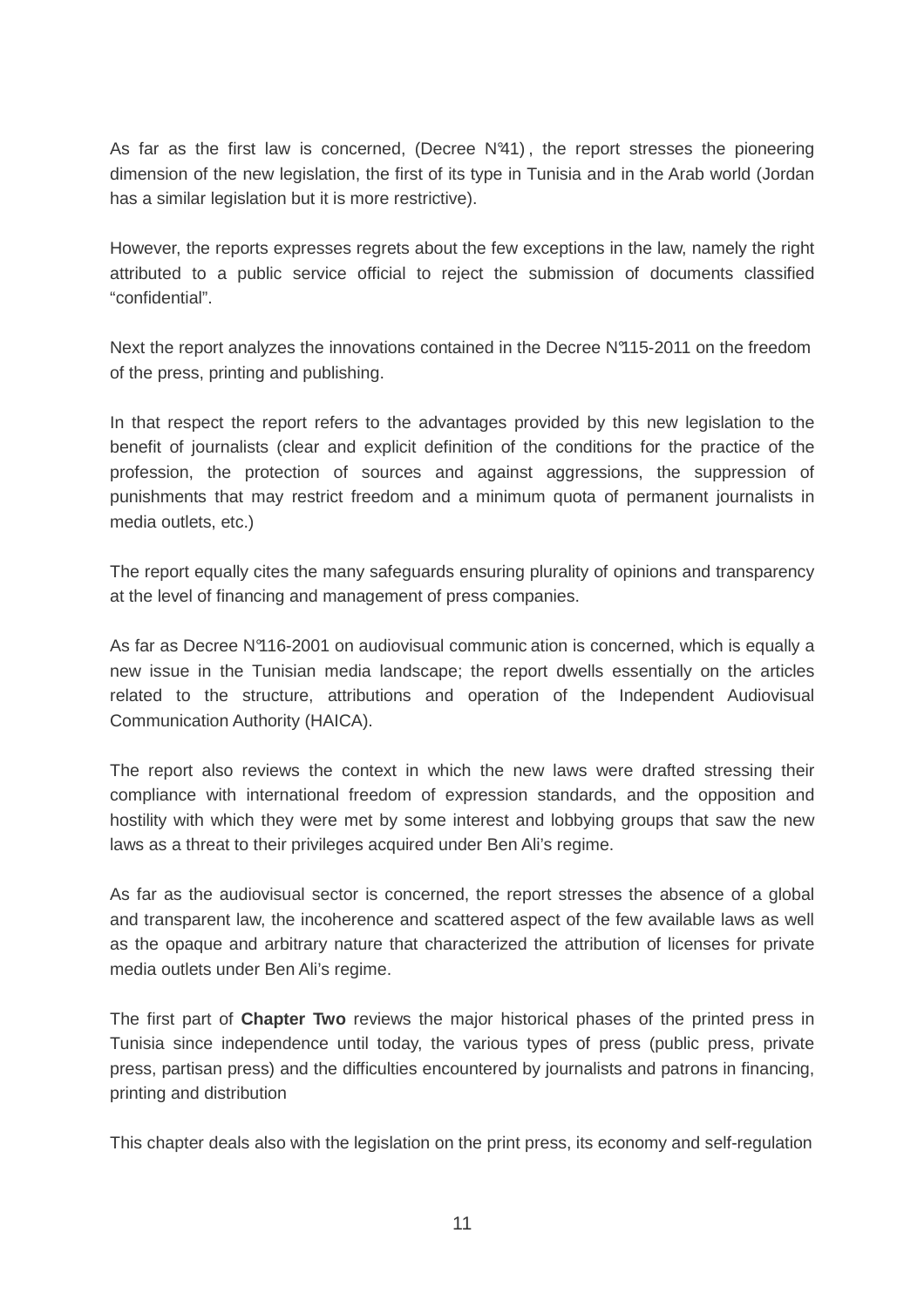As far as the electronic media are concerned, the chapter deals essentially with the legal vacuum in this sector, the anarchy characterizing its development, the fraud and tricks used by some electronic sites to attract audience and the total absence of codes of conduct and ethics

**Chapter Three**, which focuses on the Tunis Afrique Press Agency (TAP), reviews the many deviations and problems which have characterized the operation of this press agency under Ben Ali's regime namely in the management of human and material resources.

Established on the 1st of January 1961, TAP had, over the years, lost sight of its original mission, which was that of a public service media, and became a tool for propaganda and manipulation in the hands of Ben Ali and his advisors.

With a capital of 196.450 dinars of which 98.39% is held by the state, TAP does not have the necessary human and material resources to promote and diversify its products and services and to take on effectively the mission entrusted to it.

Because of a policy of recruitment and promotion based on political allegiance, favors and nepotism, the professional competence of the journalists and staff of this enterprise have declined considerably over the years.

TAP is among the few press agencies in the world that do not have foreign correspondent or offices abroad. Its regional offices in Tunisia are poorly equipped in terms of human and material resources and use obsolete methods of management and marketing.

Since the 14th of January 2011 Revolution, considerable and important efforts have been undertaken by the agency's journalists to improve the company's image. The editorial line has considerably changed but a lot of work must still be done at structural and organizational level so that this national company recovers its original status of public service media.

To this end, the report proposes a set of concrete solutions to reconstruct the agency on a solid base notably by amending its legal status, the status of the employees, diversification of products and services through a more aggressive commercial and marketing policy, etc.

The first part of **chapter four** deals with public broadcasting while the second part focuses on private broadcasting.

After a brief historical overview, the first part provides a diagnosis of the situation of public broadcasting and their structural and organizational problems.

The report highlights the absence of clear and precise legislation to govern the public broadcasting landscape which includes two television channels (Wataniya 1 and Wataniya 2) and 9 radio stations of which 4 are national (Radio Tunis in Arabic, Radio Tunis International,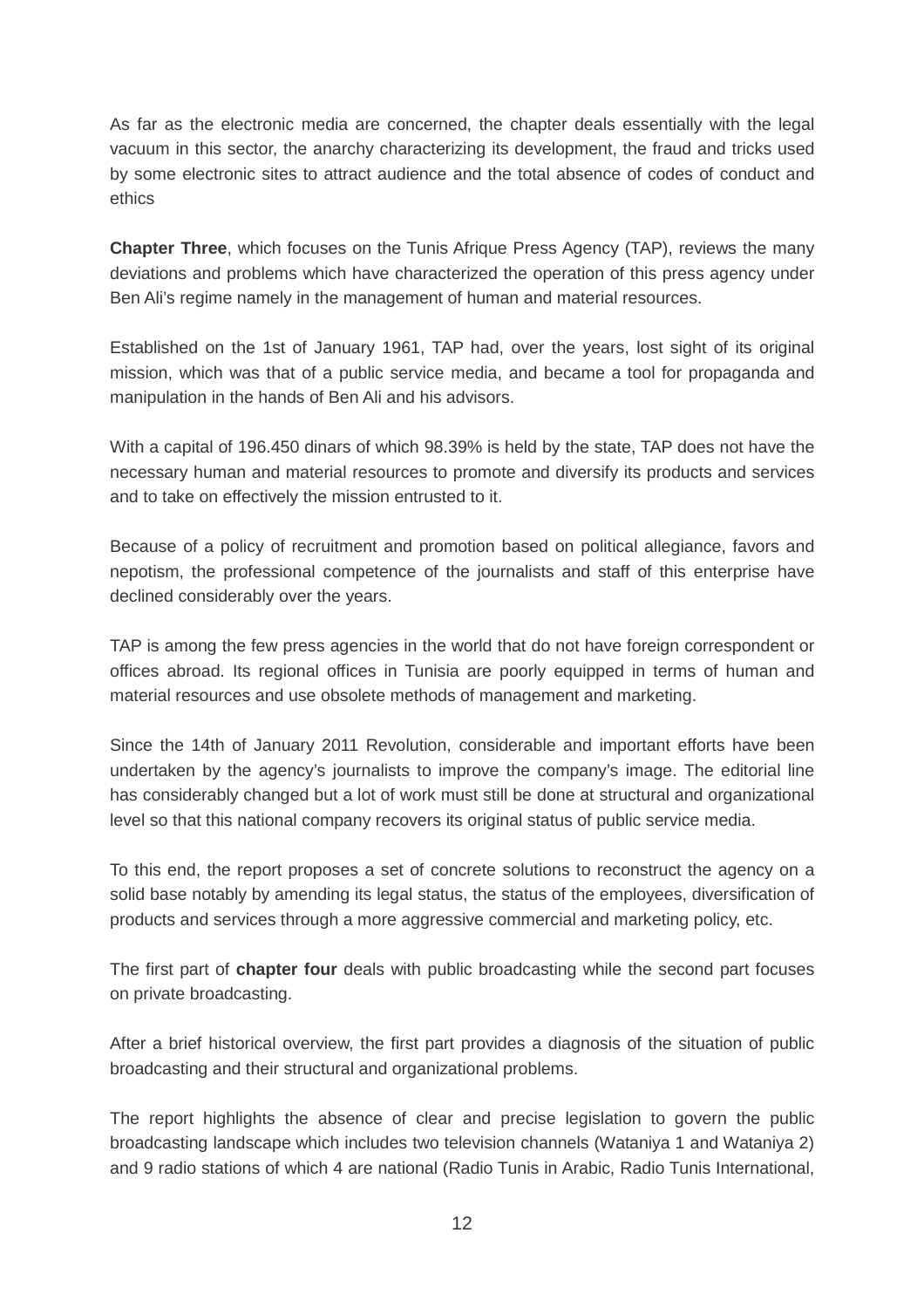Culture Radio and Youth Radio), and 5 regional (Sfax, Monastir, Gafsa, le Kef and Tataouine); and to which can be added, after the 14th of January 2011, Radio Shems FM, which was the property of Cyrine Ben Ali, daughter of the ousted President, and Radio Zeitouna for the Holy Koran whose owner was Sakher El Matri, Ben Ali's son-in-law.

The report underscores the lack of independence of the public media from the political authorities; the excessive centralization of decision-making and management in the hands of the Chief Executive Officers of these enterprises who are appointed directly by the executive arm of Government; the absence of any internal or external regulatory authority; the absence of editorial lines; the lack of participation of journalists in decision making, the absence of editorial conferences; the lack of communication between the management and the editorial; the lack of representation of the staff in the boards, etc.

The report highlights the obvious lack of material and technical resources that is suffered by these public enterprises as well as the growing number of cases of corruption and embezzlement over the last two decades.

The report proposes to carry out a thorough audit to define responsibilities in these matters and to propose solutions inspired by experiences in democratic countries to enable these media to gain the status of "public service".

In the second part of this chapter, the report deals with the private broadcasting sector stressing the absence of legislation in this sector, the lack of transparency characterizing the opening of the audiovisual media to the private sector and the particular conditions in which the licenses were attributed to close collaborators of the regime on the basis of conventions and license agreements that have remained secret.

The report equally highlights the approach undertaken by INRIC to attribute licenses to new private broadcasting media (12 radio stations and 5 TV channels) and the controversy that has confronted the private broadcasters who obtained their licenses under Ben Ali, on the matters of political advertizing and of the new legislation adopted after the revolution in the field of reform of the information and communication sector.

**Chapter five** deals with regional information. The report shows that this sector has not benefited from the attention and importance it deserves since independence. Regional information remains the information sector's poor child.

The report equally highlights the difficulties of the regional printed press in terms of financing, printing and dissemination as well as the important deficit in terms of human and material means.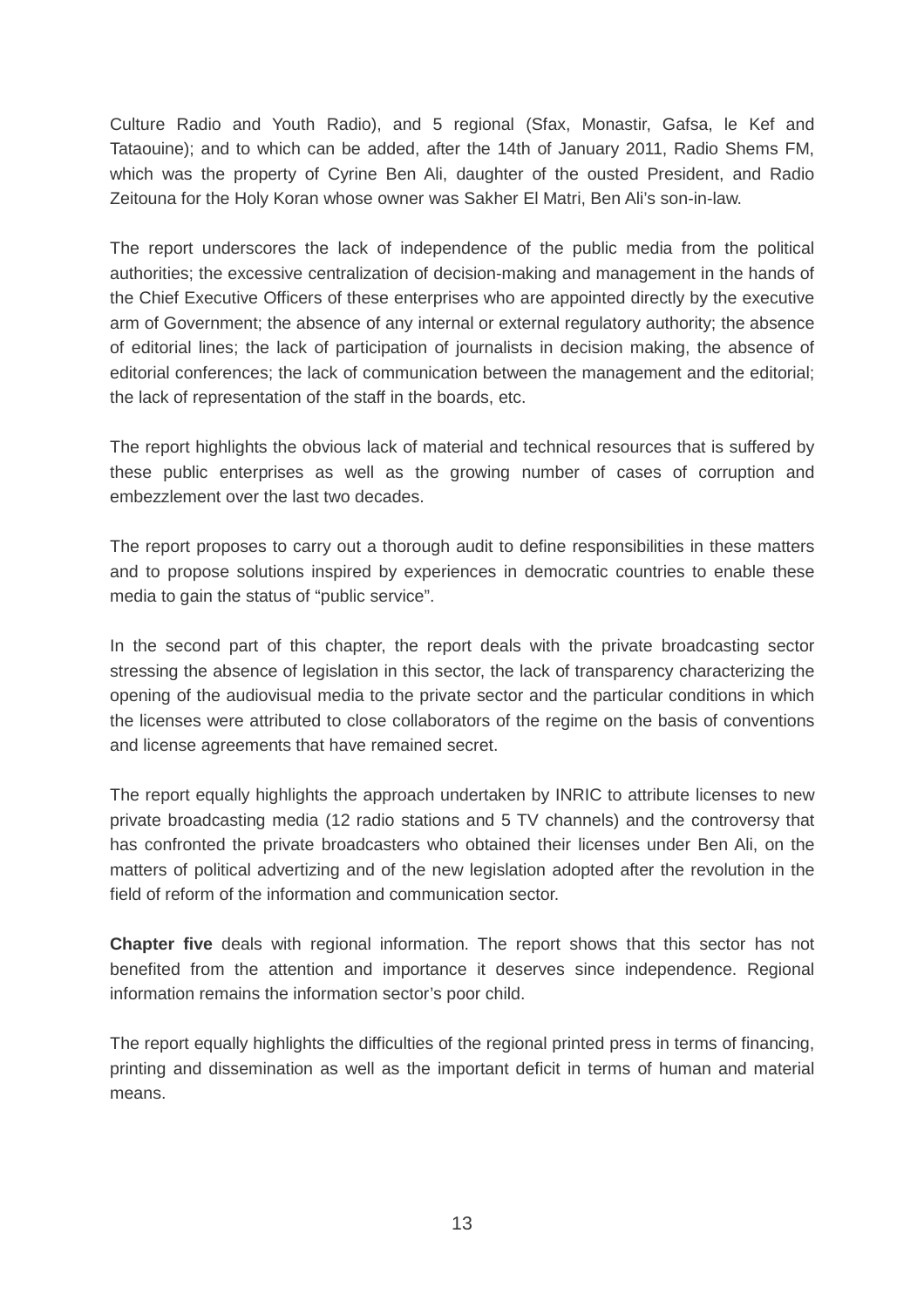As far as regional audiovisual media are concerned, the report stresses the absence of autonomy of the regional radio stations in terms of production, programs, financial and human resources management.

The report provides some concrete proposals namely the necessity to carry out a thorough study of the situation of the regional media in order to identify the characteristics and needs of each region and to adapt the content to the profiles of the audience and readers; to review the state aid to the regional media on the basis of transparency, and of fair and objective criteria; to strengthen the network of private not-for-profit radio stations; to give priority in recruitment of regional correspondents, to graduates of the IPSI and to university graduates in general.

**Chapter Six** addresses the question of governmental communication. The report stresses the failure of the policy adopted by Ben Ali's regime in the sector of communication despite the high cost of this policy.

The report underlines the counterproductive role played by the ATCE in this respect which was used a tool of propaganda, disinformation and manipulation abroad, and as a means of pressure, repression and censorship inside the country.

The report equally addresses the smears and blunders committed after the 14th of January 2011 in terms of governmental communication, mainly with regard to contradictory and incoherent statements by some government members and officials concerning a few sensitive issues such as that of information.

The report provides recommendations and practical solutions aimed at reforming the modes and techniques of institutional communication, namely dissolving the ATCE; implementing the decree-law N°41-2011 related to access to admin istrative documents; reorganizing communication departments at the level of the various ministries and public enterprises, in accordance with the standards used in democratic societies, the separation of the functions of communication and information; and the strengthening of specialised training in the area of communication.

**Chapter seven** deals with public, commercial and political advertizing. It reviews the history of the sector, the applicable laws, and the various political, economic and cultural aspects of this activity in the complete absence of ethical rules and codes of conduct providing for the advertising sector.

The chapter dwells particularly on the question of political advertising which emerged in Tunisia in the aftermath of the 14 January 2011 revolution during the elections of the National Constituent Assembly.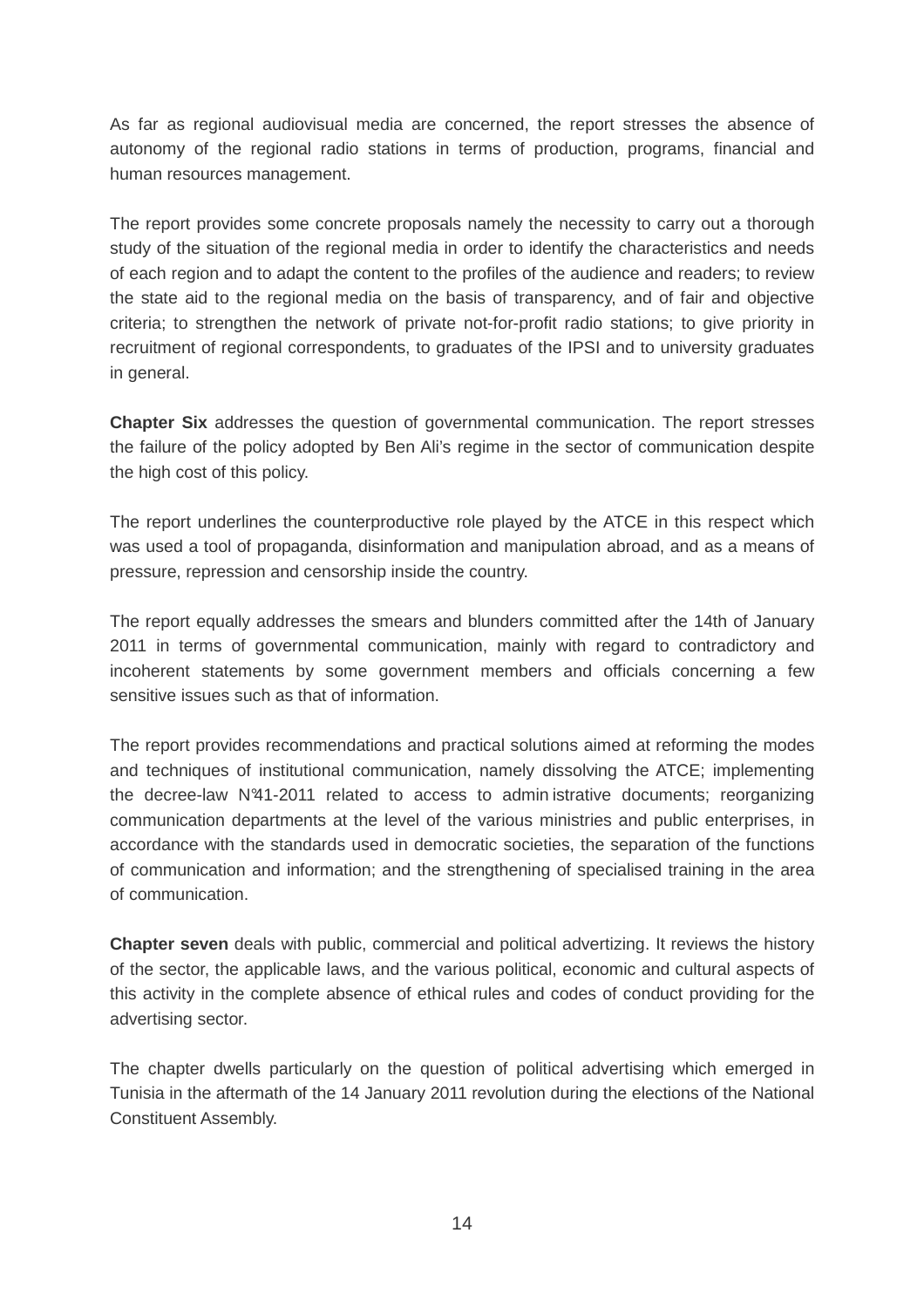The report refers to the controversy which confronted INRIC with some media outlets and political groups and the virulent campaign orchestrated against INRIC because of its opposition to this type of advertizing.

The chapter also highlights the negative role played by ATCE in controlling public advertizing and the negative effect of this policy on the media landscape in Tunisia.

**Chapter eight** is focused on the training of journalists, both foundation training and continuing education.

The report sheds light on the slippages and errors which affected IPSI because of excessive political use of this establishment which has become over the years an "executive school" in service of the party in power. It focuses particularly on favoritism and the client-centered policies behind the appointment of managers and academics in this institute as well as the regression in the level of graduates because of the archaic admission criteria for access to IPSI and the obsolete curricula.

The report stresses the gross defects at the level of continuing education at the African Centre for the Training of Journalists (CAPJC) which was equally instrumentalized by the former regime and gradually lost the influence which it had acquired in its early days.

The report gives recommendations in order to structure both training institutions namely the need to rethink the criteria of admission to IPSI, the renovation of its curricula and the revision of legal status of the CAPJC.

In **chapter nine**, the report deals with support structures to the media such as the National frequency Agency (ANF), the National Broadcasting Office (ONT), the Tunisian Internet Agency (ATI) and the National Documentation Center (CDN).

The report reviews the difficulties encountered and the dysfunctions witnessed by these various bodies and proposes practical solutions to improve their operation and productivity.

In the second part of this chapter, the report addresses professional organizations namely the Tunisian National Union of Journalists (SNJT), the Tunisian Association of Print News Managers (ATDJ), the new unions of newspaper and media managers, etc.

It equally deals with active organizations in the areas of freedom of expression and the media (OLPEC, Tunis Center for Press Freedom, etc.).

The report reviews the history of these organizations and structures, their mode of operation, problems and difficulties they have faced and the means to solve them, as well as their respective positions in regard to the new legislation adopted after the revolution of  $14<sup>th</sup>$ January 2011 in the field of information and communication.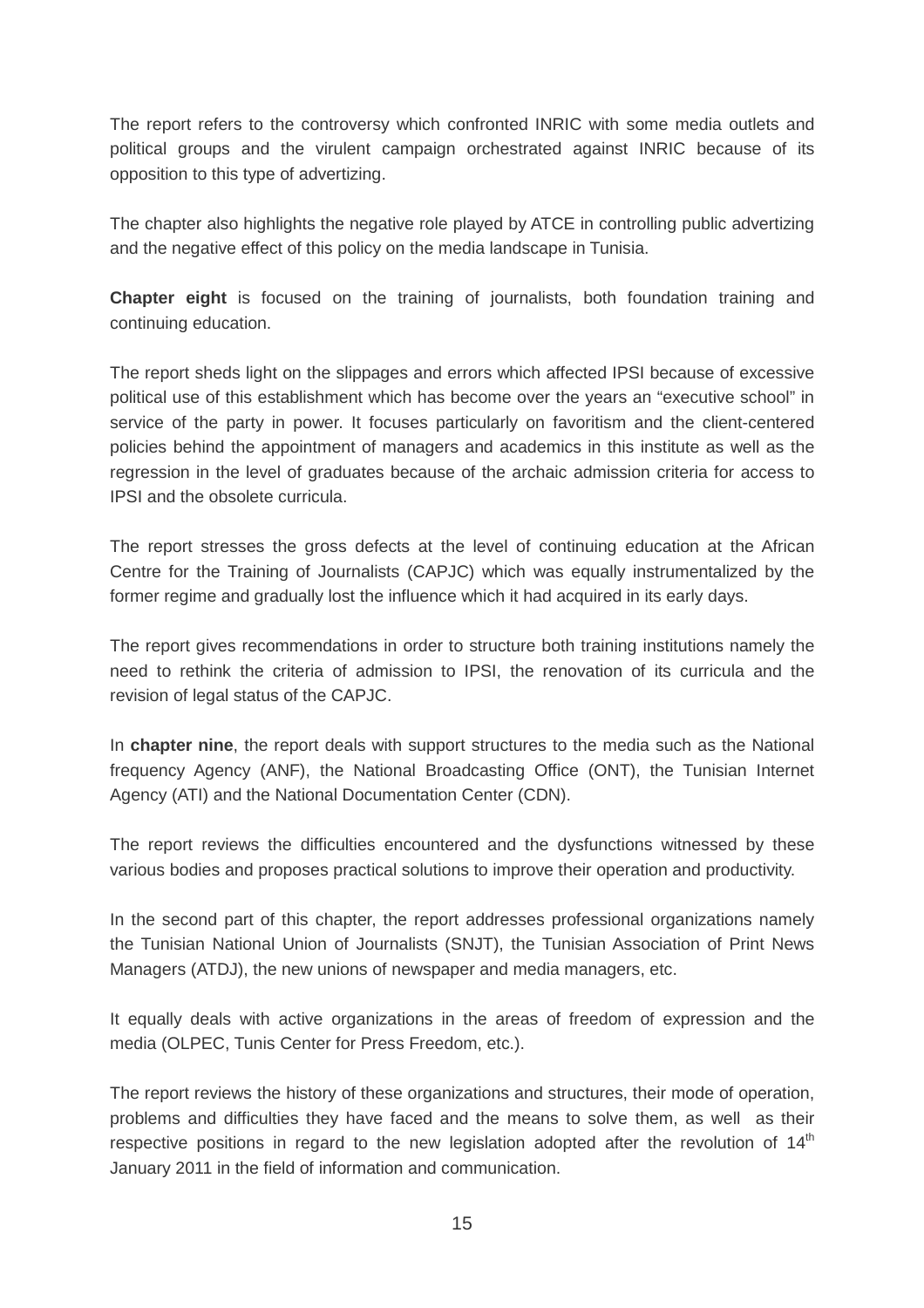In the **tenth and last chapter**, the report deals with the question of monitoring the media. It reviews experiences from abroad in this field and it studies the emerging Tunisian experience carried out, since 2004, by a network of NGOs at election times.

The chapter also addresses the experience of the Independent Elections Authority (ISIE) and the controversy resulting from outlawing political advertizing during the election campaign.

The report recommends broadening this experience in order not to restrict it to electionl periods and to establish independent regulation and monitoring authorities tasked with the permanent monitoring of the media, based on objective and scientific codes and criteria in accordance with international standards applicable in democratic countries.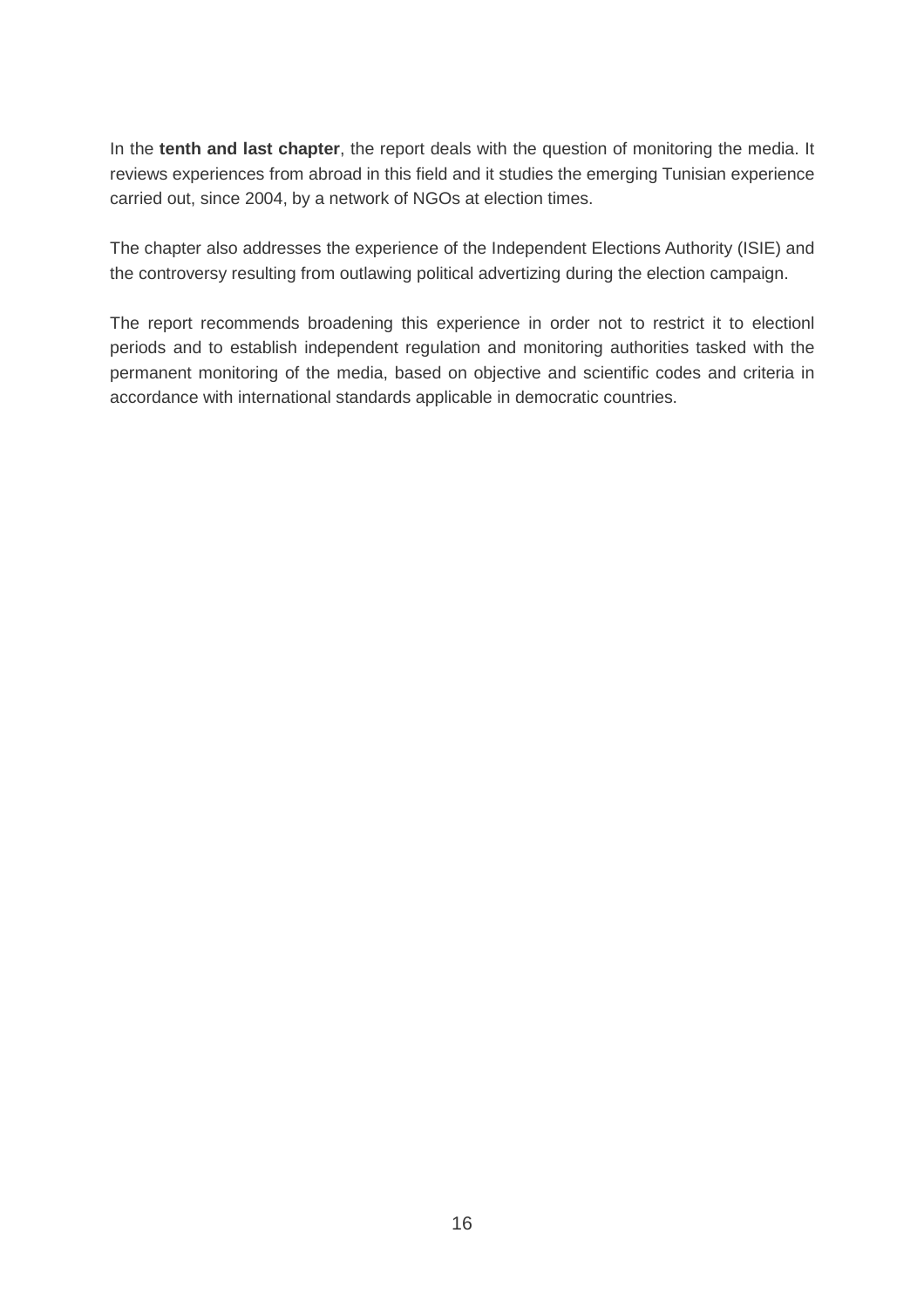# **General Conclusion**

## **Findings, Perspectives and Recommendations**

The Higher Authority for Media and Communication Reform (INRIC) aims in this report to provide a diagnostic of the information sector under the Ben Ali regime and to highlight the scale of the damage to various media through its policy of systematic repression and lockdown.

This report also provides a synthesis of the activities of INRIC, since its creation in March 2011, activities which have brought together, through various seminars, meetings, workshops and field visits, hundreds of journalists, academics, experts and lawyers, from Tunisia and abroad.

The objective sought, through this approach, is to establish a solid base to the process of reform of the information and communication sector, and to ensure that international standards on freedom of experience be the reference point and the essential foundation for the reconstruction of information and communication enterprise in Tunisia.

# **Diagnosis and findings**

 $\overline{a}$ 

Reading of this report clearly highlights the disastrous legacy bequeathed by years of dictatorship, corruption, buying of conscience, and hostility towards the press and towards independent journalists who remained committed to the ethics of their profession.

Ben Ali and his advisors deprived Tunisia of precious and incalculable opportunities to become a country of freedom and pluralism in information, by turning a deaf ear to all voices raised for freedom of the press and to proposals and initiatives advanced since the 1980s.<sup>1</sup>

Ben Ali and his advisers used complex and clever ways to lockdown the media landscape and to silence critical or discordant voices. They turned the judiciary and administration into instruments of control and transformed taxes into tools to pressure, tantalise and manipulate.

The administrative and financial mismanagement became a gangrene throughout the workings of the public media companies, whose governing articles have been quietly forgotten. Allegiance and loyalty to the ruling power, favouritism, cronyism and nepotism became the only criteria for the recruitment of journalists and agents, at the expense of competence and merit.

<sup>&</sup>lt;sup>1</sup> A Committee, composed of Habib Boulares, Mohammed Ben Ismaïl and Moncer Rouissi, in 1988, presented him with a report on the information sector. The conclusions of the report remain confidential to this day.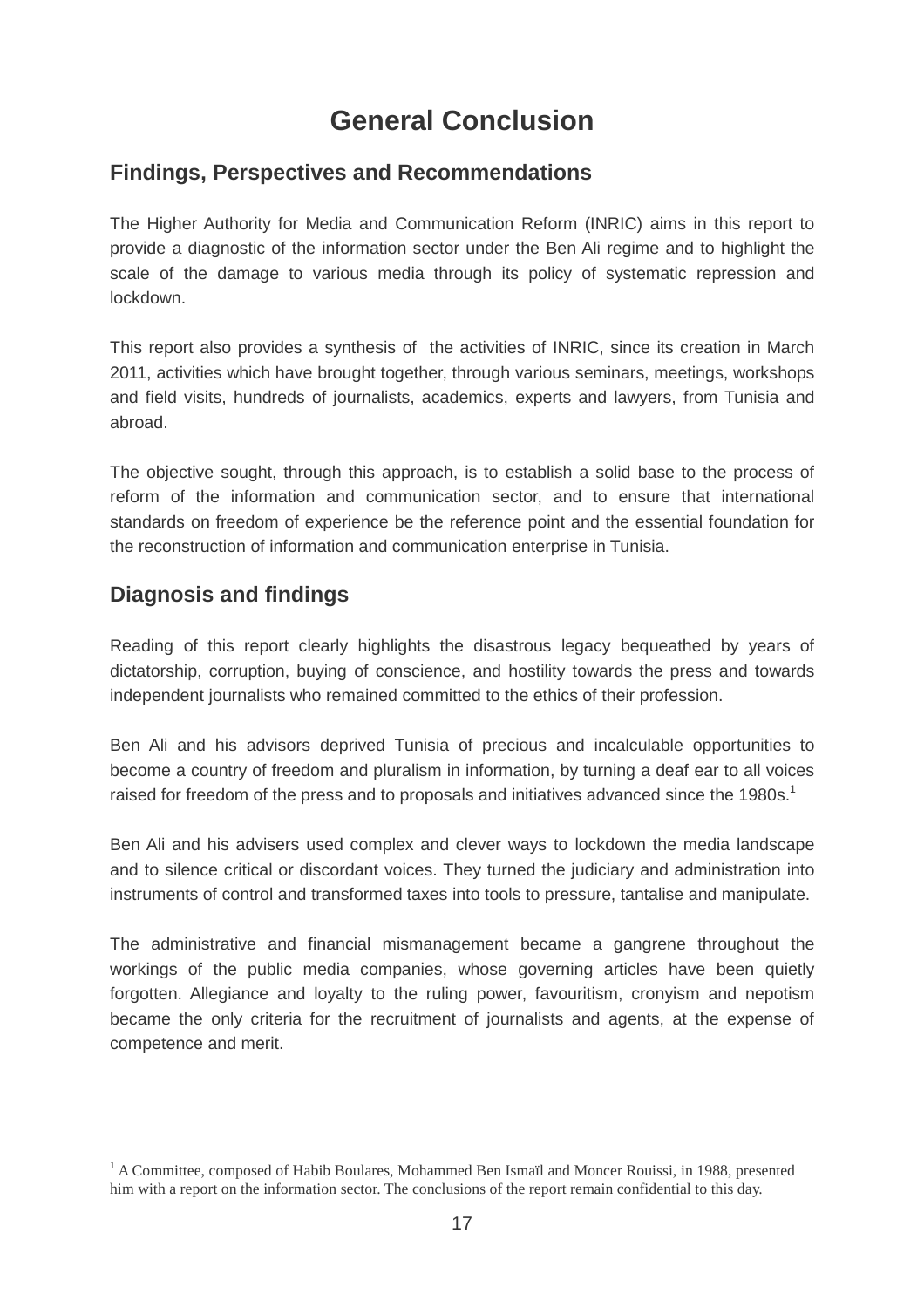From the TAP Agency to press and broadcasting enterprises, through to institutions for foundation training (IPSI) and continuing education (CAPJC), no sector was spared by this policy of systematic and organized plundering.

Laws were either nonexistent, as in the case of the audiovisual sector, or draconian, like the press code of 1975 or the laws relating to personal data protection and information security.

In addition, the pernicious and opaque practices that were used by the Tunisian External Communication Agency (ATCE), in terms of the selective and conditional distribution of advertising spending, have ended in the transformation of the public media into instruments of propaganda and government communication .

But, despite this policy of closure and lockdown, numerous civil society associations and organizations resisted and succeeded to face up to the infernal machine of dictatorship.

These are precisely the representatives of associative life who, after the  $14<sup>th</sup>$  January 2011 mobilized to foster a healthy dynamic and, eventually, a promising sector of information and communication in Tunisia.

INRIC began its reform process, in March 2011, at a particularly difficult and complex moment, marked by the influence still lingering from the old system and the continuance of certain barons of the deposed regime in positions of decision-making within the public and private media.

This moment was equally marked by a deficit of professionalism among journalists who had lost their reflexes, after a long period of inactivity, lack of exercise and marginalization.

Aware that no work of reform can succeed if it is not based on principles and internationally recognized standards, INRIC immediately adopted as references, in its reconstruction project, the experience of democratic countries and the international standards that relate to media law and regulation.

The efforts by the INRIC in the legislative field, culminated in the promulgation of two decrees, on which it collaborated with the High Authority for the Achievement of the Objectives of the Revolution, political reform and democratic transition (HIROR).

These are the Decree No. 115-2011 of November 2, 2011 on freedom of the press, printing and publishing and the Decree No. 116-2011 of November 2, 2011 on freedom of audiovisual communication and the creating of a Independent High Authority for Audiovisual Communication (HAICA).

INRIC also developed conventions and licence specifications relating to the exploitation of new private broadcast media that obtained their licenses after January 14, 2011.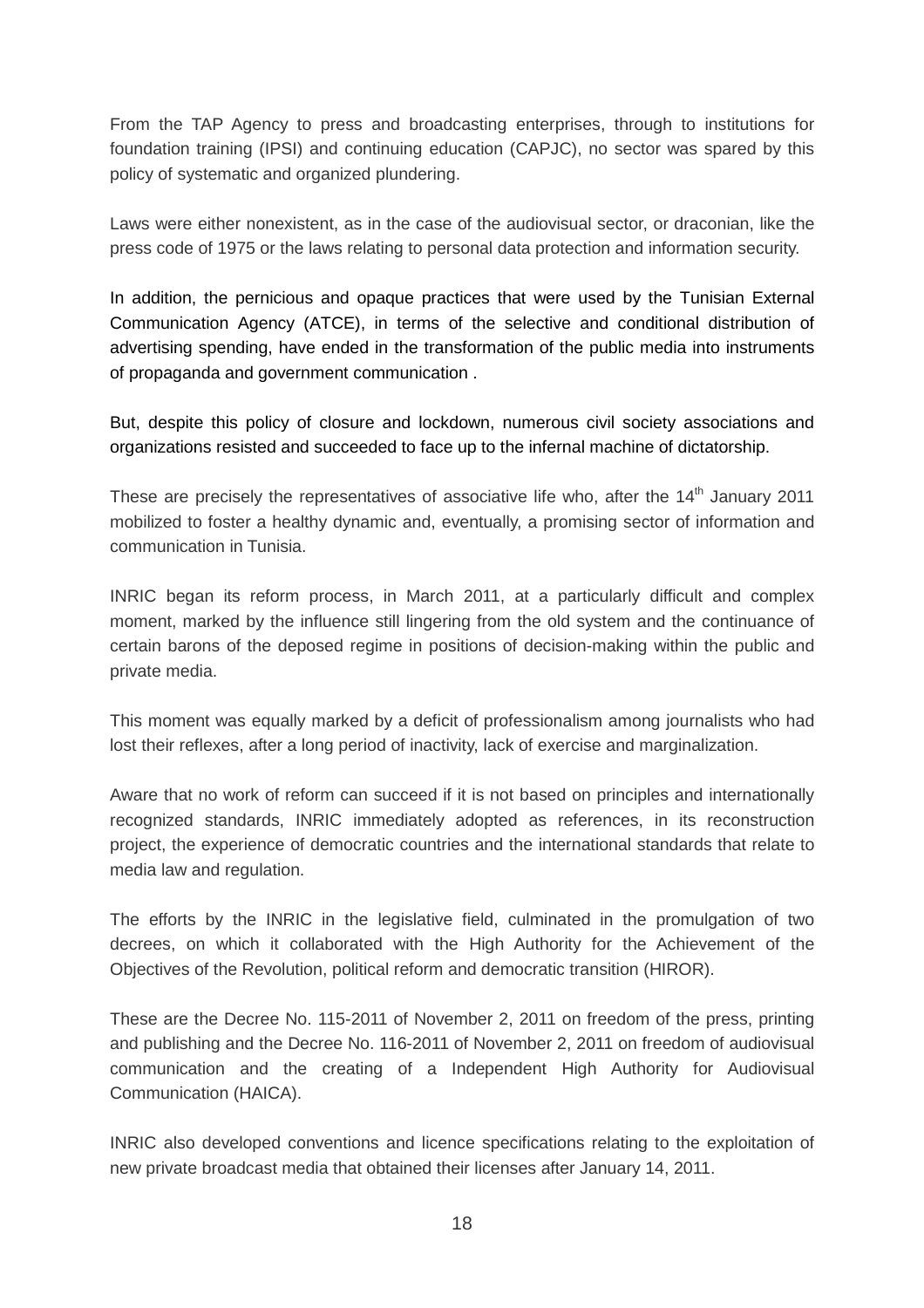However, the public authorities have not, as of mid-April 2011, made any initiative to implement these new laws.

The only legislation that has been approved until now and on which INRIC had some reservations is the Decree No. 41-2011 of 26 May 2011 regarding access to administrative documents held by public agencies.

The most significant change in the post-revolutionary media landscape took place, undoubtedly, in the broadcasting sector which recorded the licensing of new private radio and television stations, commercial or associative, on the basis of the recommendations of INRIC which selected 12 radio stations and 5 television channels.

However, the legal vacuum still plaguing the sector has provided opportunities for some businessmen to create satellite channels that broadcast from abroad but whose programs are produced in Tunisia.

For its part, the print media sector has seen a profusion of new titles. The number of periodicals having obtained the permission to publish reached, up to December 2011, some 228 titles. But the publications currently appearing are clearly well below this figure.

With a few exceptions, these new publications are, overwhelmingly sensationalist tabloids, populist-oriented, versed in political one-upmanship and providing a forum for the personal settling of scores, in flagrant violation of the most basic rules of journalistic ethics. A perverse phenomenon, a legacy of the fallen regime, which itself reflects the disastrous impact of years of dictatorship on the practice of the profession and the behaviour of journalists.

The post-revolutionary media landscape is also characterized by the prominent role of the alternative and virtual media with an increasing number of blogs and electronic journals.

However, the virtual space, which was the spearhead of the revolution and has actively contributed to the fall of Ben Ali in unmasking his crimes against the people of Tunisia, has been transformed, too, after the  $14<sup>th</sup>$  January 2011, into a space of confrontation, settlement of accounts, manipulation and misinformation.

The current situation in the areas of broadcast, print and electronic media calls for the urgent establishment of independent regulatory bodies to try to bring some order and to address the highly complex problems that are posed.

Unfortunately, the new government, born of the first democratic and pluralistic elections in the history of Tunisia, has been reluctant to implement the new legislation regulating the information sector. Its refusal to adopt objective, transparent and fair rules for the appointment of executives to head the public media, the alarming increase in attacks against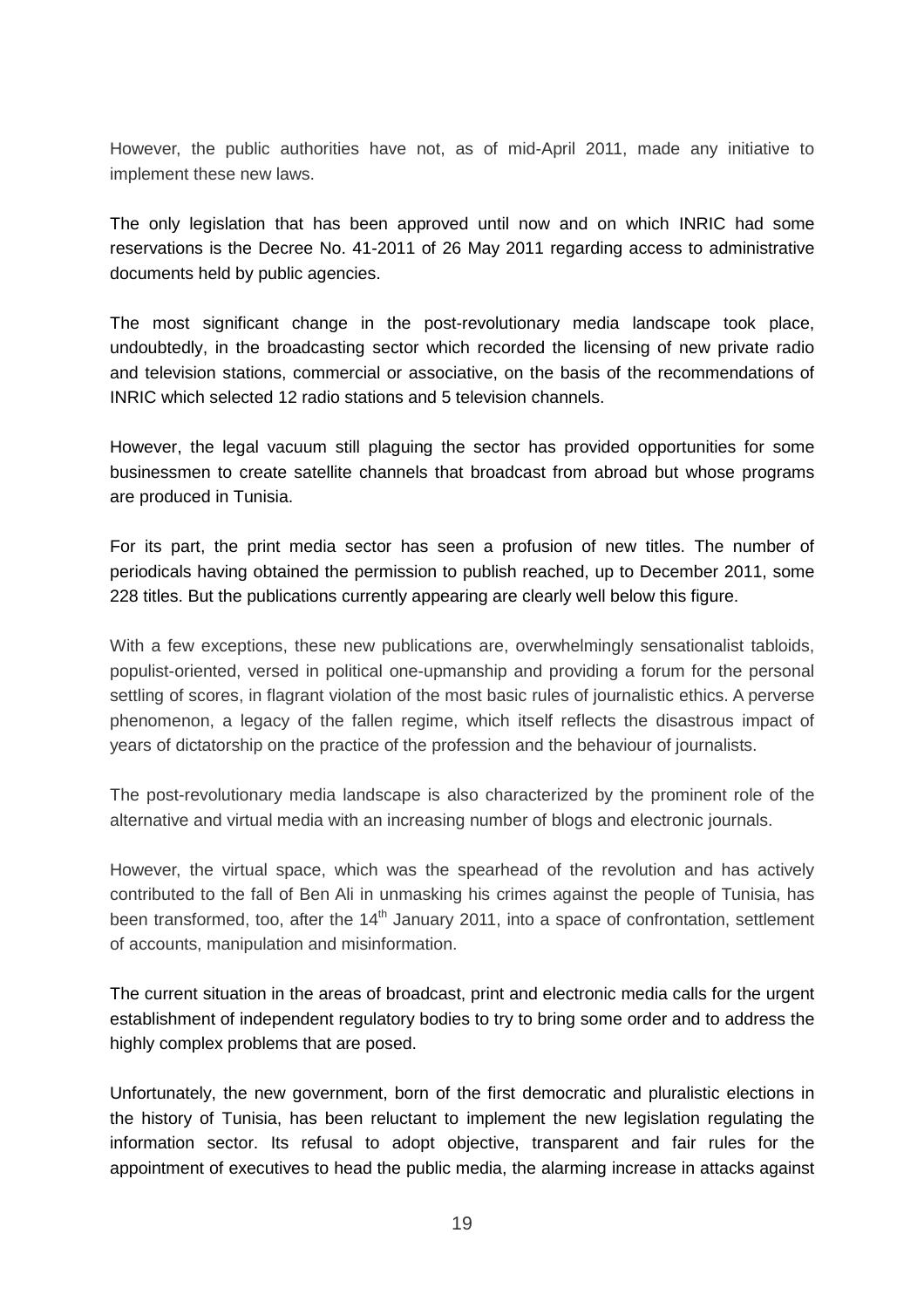journalists and attacks against press freedom, and their attempts to take in hand the public media, are all signals that leave much doubt on the future of this nascent hard-won freedom.

The subterfuge invoked by the new government to avoid the application of Decree No. 116 on the establishment of HAICA and the unjust and acrimonious campaigns launched by militants and activists of the party Ennahdha against media journalists who have made continued and welcome efforts to improve, are also disturbing signs that indicate the absence of a genuine desire on the part of the new rulers to honour their campaign promises, to respect the citizen's right to free and pluralistic information, and to break with the practices of the old regime that turned the public media into channels of propaganda and manipulation.

The political will of the new rulers, the solidarity of journalists and the sense of general interest are, however, the basic conditions, necessary and essential to the success of the reform process initiated by the INRIC and to ensure the Tunisian people a better future, based on freedom, democracy and economic and social justice.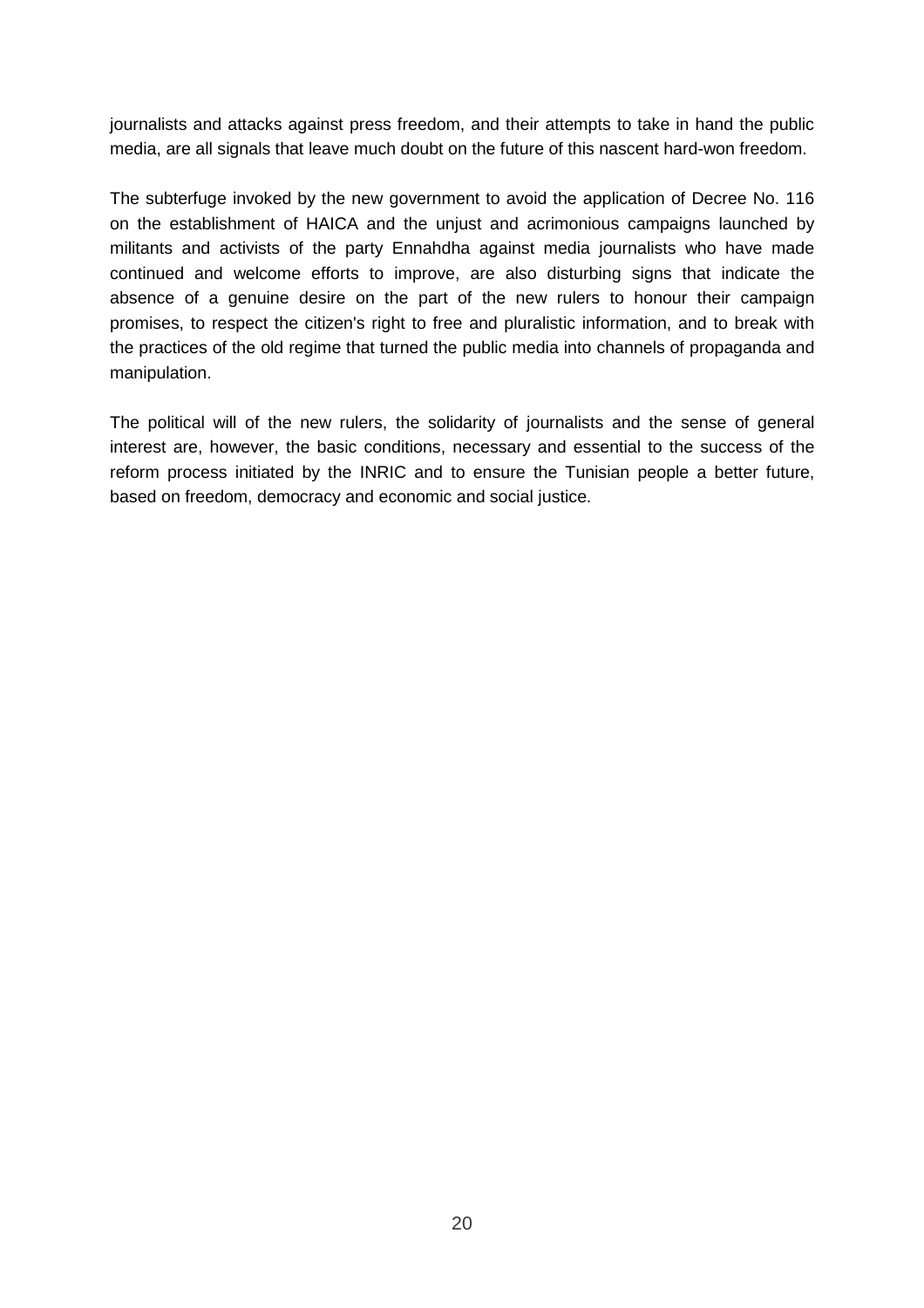# **General Recommendations**

# **The Legal Framework:**

- \* To include in the new constitution the principle of freedom of expression, press, information and digital communication, and the right of access to data, in such manner that guarantees the free exercise of these rights and ensures all restrictions comply with international covenants and conventions and practices prevailing in democratic regimes.
- To give constitutional status to the Independent High Authority for Audiovisual Communication (HAICA)
- $\div$  To amend Decree No. 41-2011 on access to administrative documents to clarify certain contested issues and reduce the limitations and exceptions set forth.
- \* To accelerate the effective implementation of Decrees No. 115 and 116 by enacting:
	- The decree on the organization of the legal deposit and the decree on the independent commission for granting the professional journalist's card, provided for by Article 8 of Decree No. 115-2011.
	- The decree appointing the members of HAICA, provided for by Article 7 of Decree No. 116-2011.
	- The removal of the penalties of imprisonment from Decree No. 115-2011 and their transfer to the penal code.

## **The Print Media:**

- \* To create editorial boards or committees in all public press outlets. To determine their responsibilities, composition and their mode of operation and include them in the governing statutes of the enterprises as reference points for all matters relating to editorial guidelines and to the respect of ethical codes.
- Encourage print and electronic media enterprises to adopt charters and codes of conduct that accord with the principles prevailing in democratic regimes.

# **The Electronic Media:**

- Ensure that the law provides for the protection of the right to freedom of opinion and expression on the Internet in general and in the electronic media sector in particular, on the same terms as the print and broadcast media. Confirm respect for international standards on freedom of expression in this field.
- Ensure that the law includes the principle of prohibition of any filtering of sites or of electronic journals or blogs, for any reason whatsoever. Entrust to the judiciary the power to punish any violations of the law, in accordance with the provisions of Decree No. 115-2011.
- Encourage electronic journalists to comply with the principles and ethical codes applicable at the national and international level.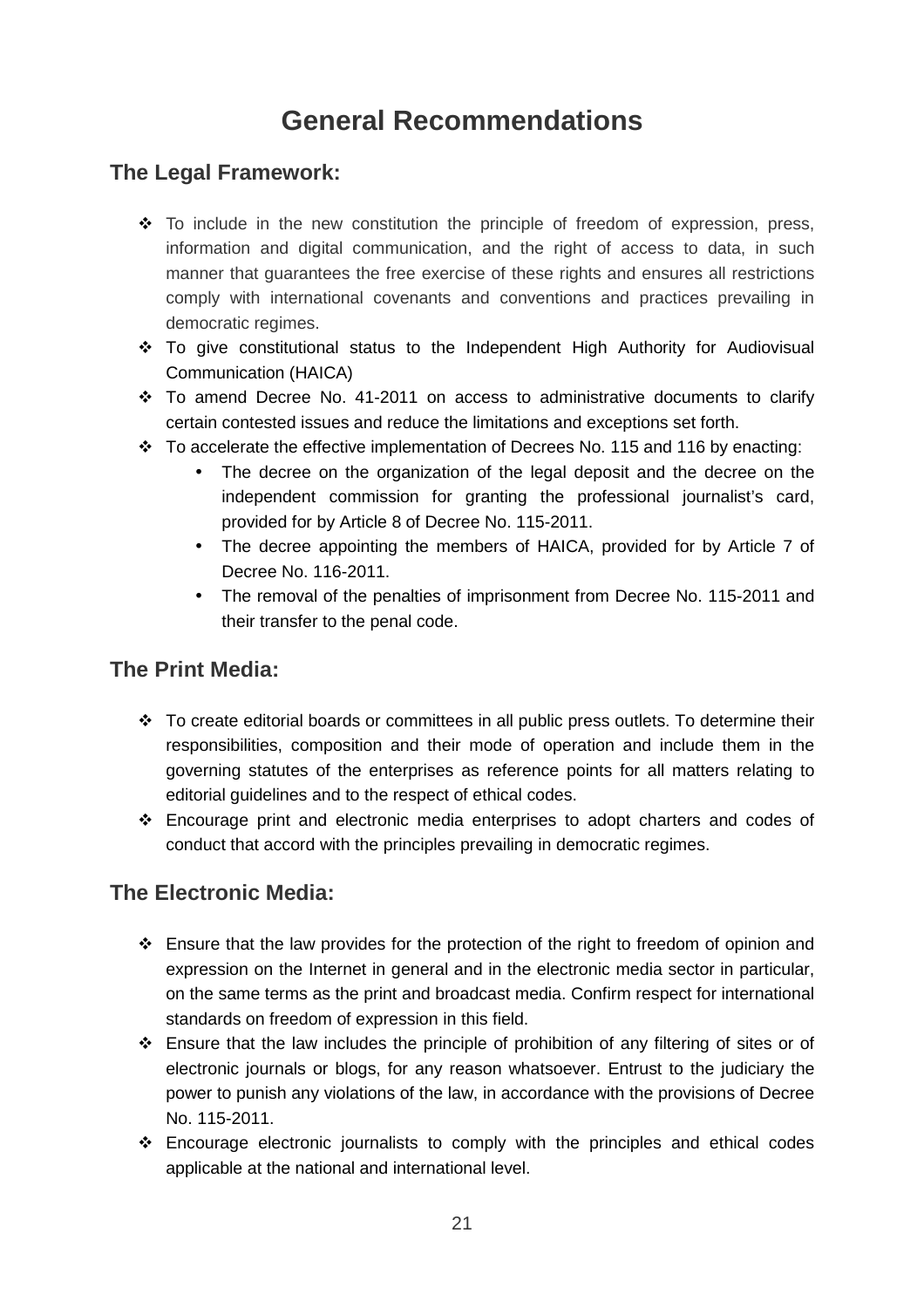# **News Agency: Tunis Afrique Presse (TAP):**

- Creation within the Agency of the function of "Editor in Chief" for which the postholder should hold a high level of professional competence in the field. Appointment to this position should be through a call for applications on the basis of transparent criteria set by the Chief Executive of the Agency after consultation with the Editorial Board. Applicants may be internal or external candidates. The Editor in Chief will tasked to act as link between senior management and editorial staff, to evaluate the Agency's production and to prepare a daily report on this. They will also be responsible for coordinating distribution of the Agency's content on the various media platforms and ensuring compliance with the editorial line.
- Review of the commercial policy of the Agency and current tariffs for products and services. Promotion of the Agency's website and diversification of services, to create "á la carte" services, photo, audio and video services and documentary products.
- Creation of an independent unit for regional information (TAP Regions) which will be specialized in the dissemination of regional information and will control the interregional and regional offices. The interregional office covers several regional offices and should be headed by a director appointed by the same criteria in force in the other editorial services of the Agency. It should be provided with all the necessary human and material resources.

# **Public Press Enterprises:**

- \* To conduct an audit and evaluation to identify the responsibilities for financial, administrative and human resource mismanagement and the abuses that took place under the former region, relating, in particular, to recruitment and promotion, and the squandering of public funds.
- To evaluate, in an accurate and comprehensive manner, the performance of the different services and their agents within the public press outlets.
- $\cdot$  To put in place an action plan to improve human resource management by enhancing existing skills, by encouraging voluntary redundancy, by implementing early or compulsory retirement, especially among officers who were closely associated with the old regime or who have shown their inability to adapt to new circumstances and to fulfill requirements for an independent public media.
- Pending the entry into force of Decree No. 116-2011 and revision of the legal framework of the public media, the Chief Executives of these media should be appointed by a call for applications and on the basis of evidence attesting to their competence, experience and independence. The application of each candidate must also include a work program reflecting their concept for the management of the organisation. A parliamentary committee, supported by experts, will be responsible for announcing the opening of nominations, the receipt and examination of applications,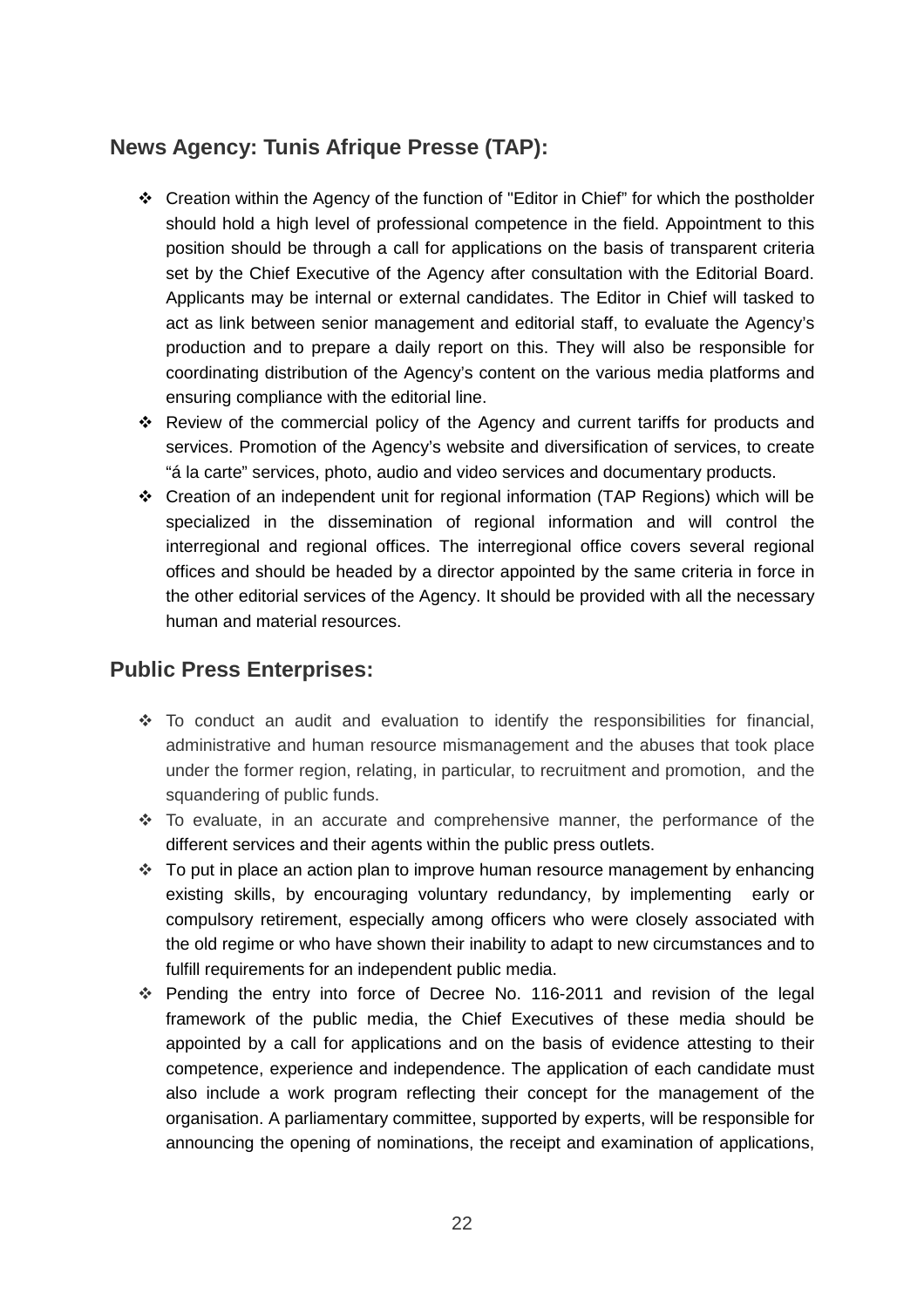the organisation of public interviews with candidates and the announcement of the results.

- \* To select by means of a call for candidates and on the basis of competence experience and independence, the Editors in Chief of the public press outlets. Candidacies may be internal or external. An independent commission, composed of specialists and of experts known for their competence and integrity, will take charge of examining the applications.
- \* To revise the governing statutes of the public press outlets, through a special commission that will include experts and staff representatives among its members. The revision of the statutes should focus on the precise definition of the powers and responsibilities and the composition of the boards of directors, the the relationship between the management and the editorial, in a manner that guarantees the independence of editorial services.
- \* To confirm clearly in the governing statutes of each public press outlet, the public service nature of the company and its independence with regard to all political tendencies and in relation to financial or economic interest groups.
- To revise the personnel regulations of the public press outlets, particularly with regard to the provisions for recruitment, advancement and promotion, granting of operational positions, job descriptions and performance evaluation. The objective is to reward merit and ability and to assure transparency.
- To establish in each public press outlet, a detailed organizational chart with responsibilities of each staff position and the name of the person responsible, to give full transparency in the management of public service organizations in accordance with the provisions of Article 4 of Decree No. 41-2011 of 2 November 2011.
- \* To define precisely the powers and prerogatives of each category of personnel in the public press outlets in order to reduce any form of confusion or conflict of responsibility.
- $\cdot$  To adopt open competition as the sole and exclusive rule for recruitment in public press outlets and create, in each organisation, special committees composed of the editorial boards, experts, academics and independent specialists.

# **Audiovisual Landscape**

#### **Public broadcasting**

- $\div$  To put in place participatory management and governance mechanisms in the public radio and television organizations, through revision of the composition and powers of the boards of directors of these media which should be dies for supervision and control rather than executive bodies. The board of directors will have the objective to draw up the general policy of the organisation, monitor performance, set the budgets of the different radio and television stations and hold the Chief Executive to account.
- \* The board of directors should be composed of competent and independent personalities and representatives of journalists and employees of the company. A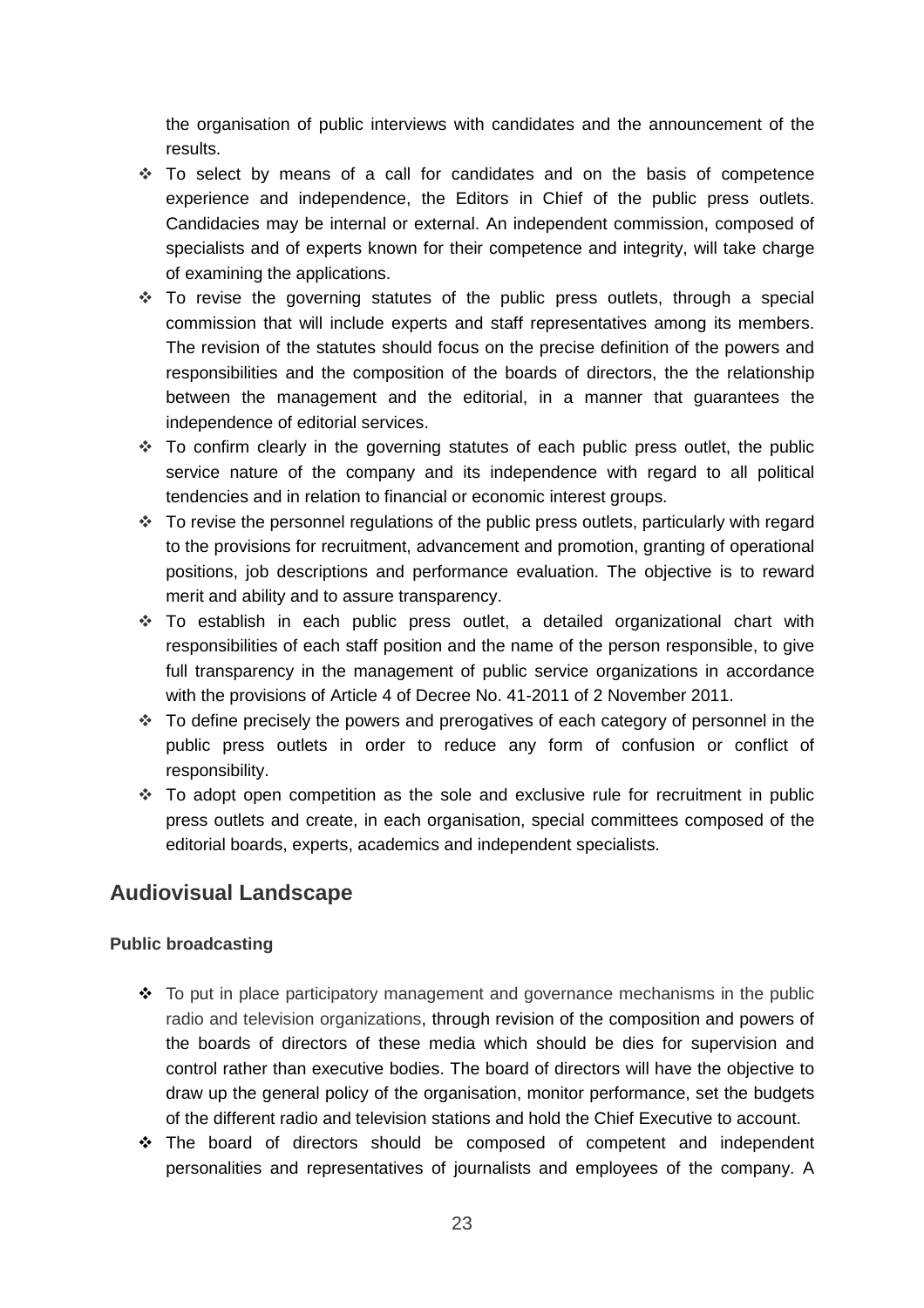parliamentary committee should assess the applications to the board of directors, with the assistance of experts in the field of information and audiovisual communication. Candidates to the board should not hold responsibilities within political parties or engage in activities that could create a conflict of interest. The composition of the board should be approved by parliament.

- $\div$  To create an executive board for the public radio organisation and another for the public television organisation. Each executive board will be responsible for implementing policies set by the board of directors. It will be chaired by the Chief Executive of each organisation and group together the directors of the radio and television channels and the editorial, administrative, financial, technical and other directors.
- $\cdot \cdot$  To give more autonomy to the regional radio stations, at the level of production and of administrative and financial management.
- \* To work within each broadcast service to promote a sense of public service through development of a code of conduct or a charter that enshrines the values of quality, professionalism, pluralism, independence and respect for human rights.
- Each public broadcasting service should develop its own editorial line and its own code of conduct.

### **Private Broadcasting**

- \* To protect the National Office for Broadcasting (ONT) from all forms of political and economic interference in its affairs
- \* To task and independent body with the task of undertaking an analysis of the national radiofrequency spectrum on the FM band to know the frequencies available at the local, regional and national levels.

# **Regional Media:**

- To conduct a comprehensive and precise scientific study of the state of regional information provision to identify the characteristics and needs of each region and their respective audiences (readers, listeners and viewers) in order to adapt the content to their needs and to provide a real reflection of the situation in the regions.
- To reduce the broadcasting fees for the new regional radio stations and set a symbolic rate for the associative radios.
- $\cdot$  To give priority in the recruitment of regional correspondents to the graduates of the Institute for Press and Information Sciences and university graduates in general.

# **Government Communication:**

 Dissolution of the Tunisian External Communication Agency (ATCE) and opening of a judicial investigation against those involved in cases of embezzlement, mismanagement and corruption in connection with the activities of this company.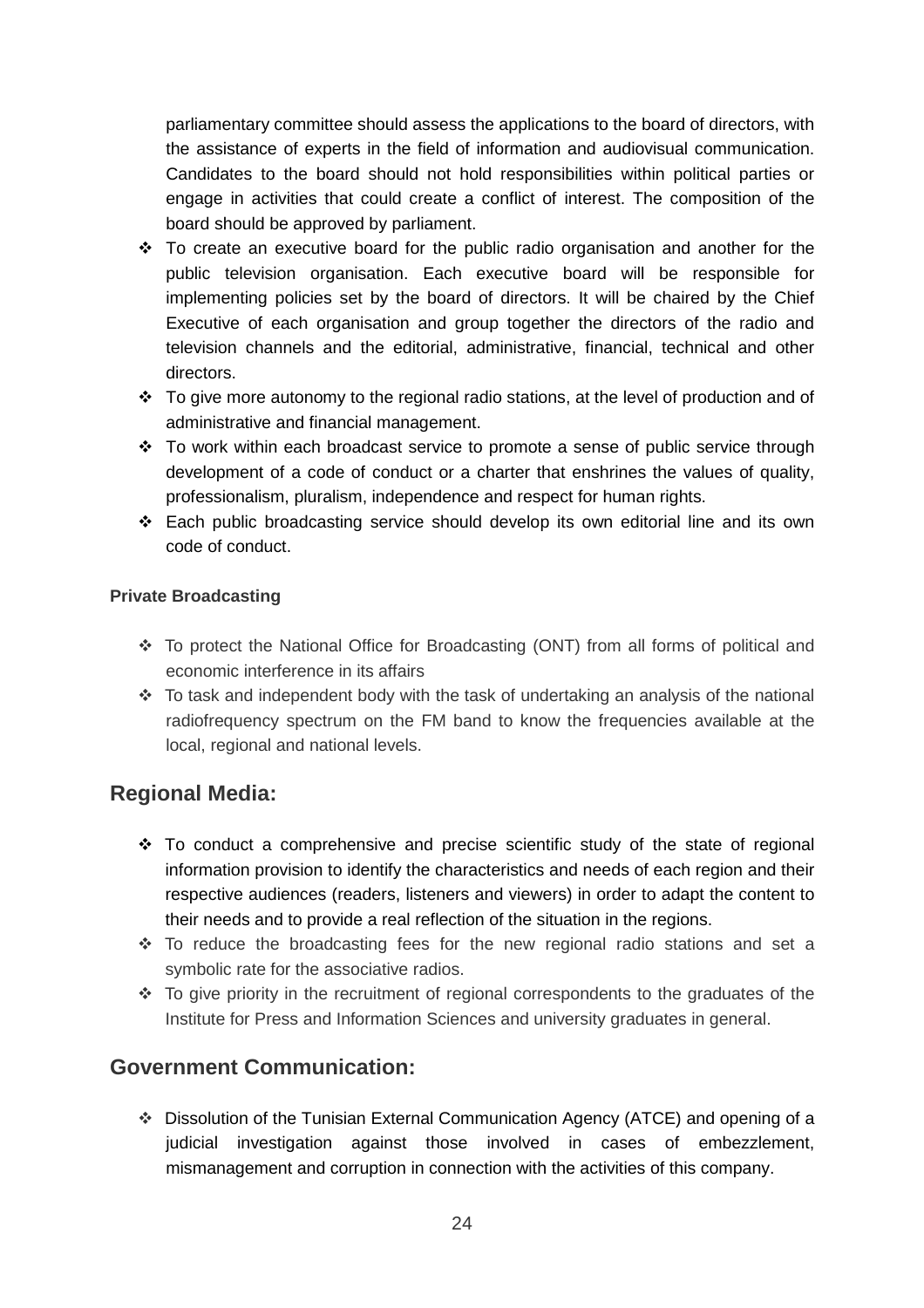- To implement Decree No. 41-2011 of 26 May 2011 regarding access to administrative documents held by public agencies in order to lay foundations for a new policy of transparency in the actions of those responsible for communication in public institutions.
- \* To revise the specific status of journalists and press officers working in public bodies to avoid confusion between the function of journalist and of press officer in charge of communications.
- \* To protect public bodies against the culture of allegiance and loyalty to the people in the field of government communication.
- To create a coordination mechanism between the direction of communication within the various ministries and within the communication departments of public enteprises to ensure synergy in government communication.
- \* To encourage the government to draw on the experiences of democratic countries in the field of government communication and to establish, with the assistance of specialists and experts in this field, a communication strategy adapted to the demands and needs of a democratic society.

# **Advertizing:**

- $\cdot$  To activate the role of HAICA in the organization of the advertising field, commercial as well as political
- To implement Decree No. 115-2011 of November 2, 2011 on freedom of press, printing and publishing, which includes a separation between advertising and editorial activities, and prohibits any form of disguised advertising.
- To prohibit the overlap between journalistic activity and work in the advertising industry and to make clear the distinction between a news article and advertorial.
- A ban on political advertising in the broadcast media, in accordance with the provisions of Article 45 of Decree No. 116-2011 concerning audiovisual communication and the creation of HAICA.

# **Training:**

### **The Institute for Press and Information Sciences (IPSI)**

- To review the criteria and rules for admission to IPSI replacing the automatic system of guidance by a system of competitive examination to assess the candidate's general knowledge, language skills and fitness to practice in the information and communication sector.
- To strengthening the technical and logistical facilities of the Institute to provide students with the best working conditions and facilitate their future integration in the labour market.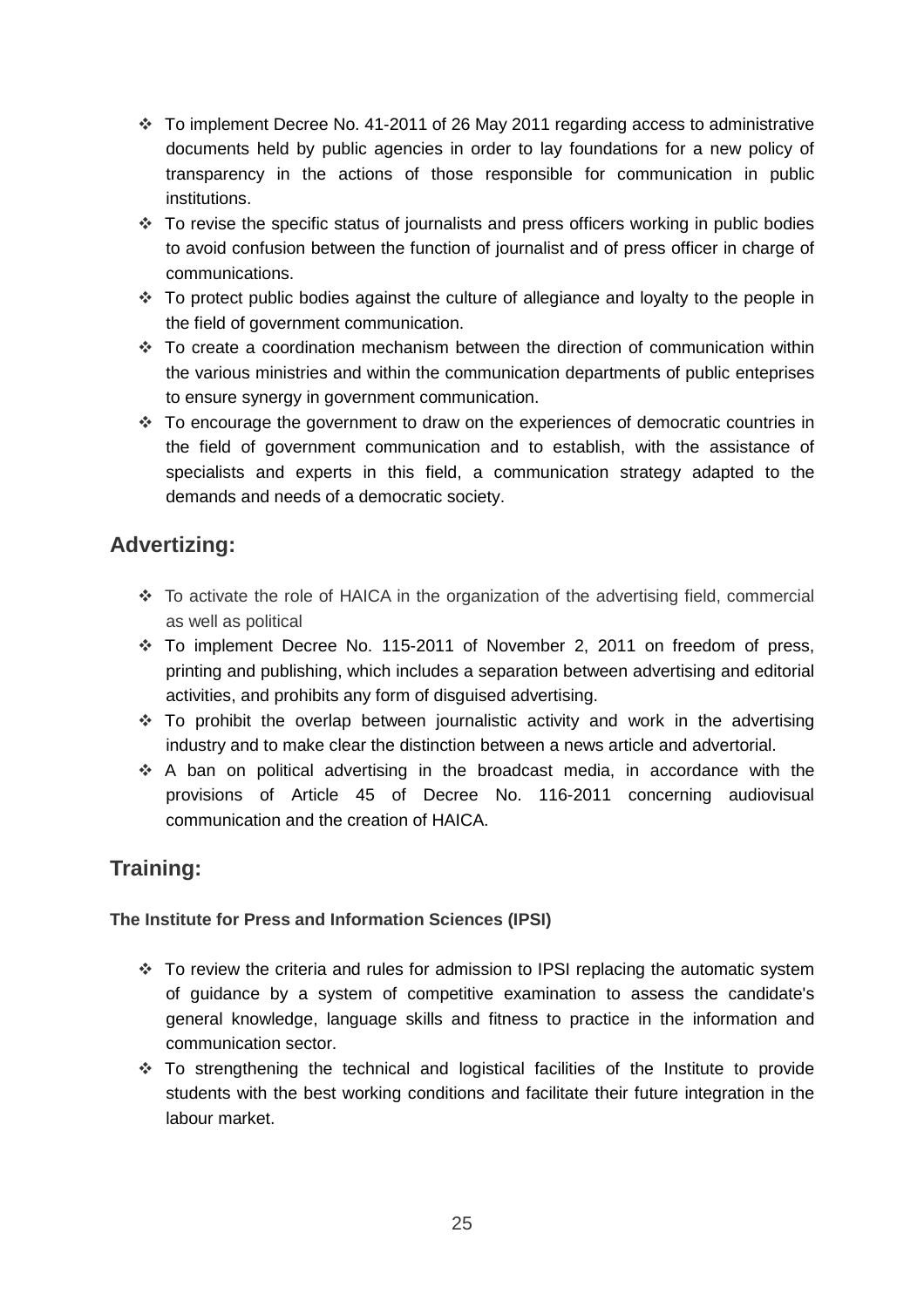### **The African Center for Training of Journalists (CAPJC)**

 $\cdot$  To ensure the independence of the centre against any form of political interference, by changing its legal status into a non-administrative public organisation (EPNA) or public organisation of industrial and commercial character (EPIC), and allow it to regain its regional profile.

# **Public bodies and professional organizations:**

### **Tunisian Internet Agency (ATI)**

- $\cdot$  To Structure the internet sector and defining the relationship between the various stakeholders such as telecom operators and internet providers including reviewing the tasks attributed to the Tunisian Internet Agency as the national body to monitor the aspects related to regulation, security as well as technical matters (public player according to the regulations issued in 1997) stressing its core role according to the license attributed to it since 1996 which can be summed up in providing internet links.
- $\cdot$  To break away with the practices which hindered the progress of the internet and the development of digital content, reducing investments and the potential of attracting companies and capital because of the claimed cyber security.
- To Ensure the freedom of the internet and monitoring all the players in order to encourage the respect of the basic principles related to privacy, protection of personal data, intellectual property, freedom of access to information and knowledge according to international freedom of expression standards.
- Restructuring of the Internet sector and redefinition of the roles of different stakeholders in this sector (service providers, telecommunications operators, etc.). Revision of the responsibilities of ATI into a single national operator in charge of all technical, organizational and security-related questions concerned with Internet services, in accordance with the law establishing ATI (March 1996) and the regulations published in 1997. Strengthen the central role of ATI as "Internet Exchange Point" (National Internet Exchange).
- To break definitively with past practices which, under the guise of security, hinder the development of the Internet, content production and investment in this sector.
- Guarantee the freedom of the Internet while encouraging various stakeholders to ensure respect of privacy and personal data protection, and of intellectual property, in accordance with prevailing international standards.

#### **National Documentation Center (CDN)**

 To implement Article 5 of Decree No. 115-2011 of November 2, 2011 concerning the legal deposit to allow the CDN to have its quota of periodicals and thus contribute to the preservation of national memory.